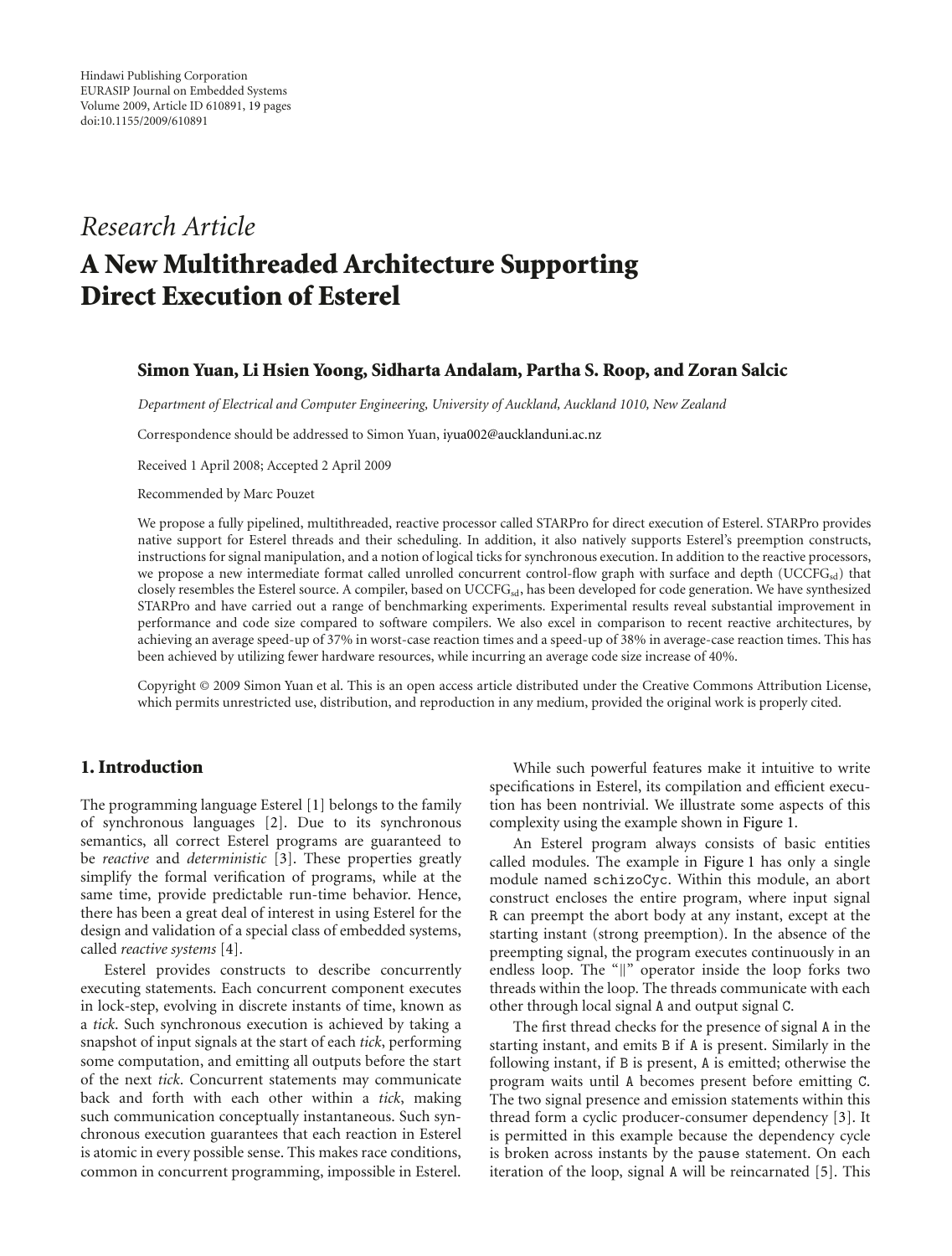

Figure 1: The schizocyc example Esterel program.

is equivalent to unrolling the loop body to produce a new declaration of the local signal A for each pass of the loop.

The second thread, waits for input I to become present. As soon as I becomes present A is emitted immediately. Following the emission of A, if C is emitted by the first thread, D will also be emitted in the same instant. Because of signal reincarnation, the example in Figure 1 is said to be *schizophrenic*. When I is present in the first instant, signal A can be both present and absent in the same instant. Hence, schizoCyc is named after the *schizophrenic* behavior and a cyclic dependency. The schizoCyc example illustrates some of the aspects that make the compilation and efficient execution of Esterel challenging. Correct scheduling of the threads, such that the data dependencies between the threads are satisfied, contributes significantly to this complexity. Moreover, preserving the synchronous semantics of Esterel in compiled code is already, in itself, nontrivial.

Several approaches exist for dealing with these complexities in the compilation and execution of Esterel programs. These include hardware compilation [3], software compilation for general-purpose microprocessors [6–8], and architecture-specific compilation for reactive processors optimized for Esterel [9, 10]. While the translation of Esterel to digital circuits in hardware is relatively straightforward, the generation of efficient software code has been challenging. Software compilers typically map Esterel programs into another language, such as C, so that they can be executed on standard microprocessors. Consequently, concurrent statements in Esterel need to be interleaved and appropriately scheduled in order to produce an equivalent sequential program. This requires additional synchronization mechanisms to be added to preserve Esterel's semantics. Such mechanisms introduce extra execution overhead and increase the required memory footprint.

The architecture-specific approach for Esterel execution, in contrast, relies on custom microprocessors that have been augmented with an instruction set, which enables efficient mapping of Esterel statements to assembly code. This approach yields very compact machine code, as well as efficient execution, and will be the focus of this paper. We present a novel multithreaded processor, named Simultaneous multiThreaded Auckland Reactive Processor (STARPro), and an Esterel compiler for it, that achieves significant speed-up and code size compaction over traditional methods for software implementations of Esterel.

The rest of this paper is organized as follows. Section 2 reviews previous work related to architecture-specific execution of Esterel. Section 3 then presents STARPro's architecture, which is followed by a description of its instruction set architecture (ISA) in Section 4. Section 5 covers code generation from the intermediate format and the execution semantics. In Section 6, we show the experimental results obtained for some benchmarks. We finally end with some concluding remarks in Section 7.

A preliminary version of the ideas in this manuscript has been presented in the 2008 workshop on Model-driven Highlevel Programming of Embedded Systems (SLA++P).

# **2. Related Work**

The EMPEROR multiprocessor architecture [9] was the first attempt at the direct execution of Esterel using a set of reactive processor cores. These cores communicate and synchronize with each other using a thread control block to achieve synchronous execution. It executes Esterel programs by resolving signal dependencies during run-time using a dual-rail encoding of signals [11]. This approach, while achieving good execution times, required excessively high hardware resources.

In contrast to the approach taken in EMPEROR, new contributions were also made to the idea of reactive processing through the KEP series of processors [10, 12–14]. The KEP series of processors are custom designed architectures that have evolved from each generation with incremental support for executing Esterel. The most recent processor, KEP3a [10], is capable of preserving the semantics of the full language. It also provides a multithreaded execution platform to support the concurrency in Esterel. This approach has yielded impressive code size compaction and execution times, thus affirming again the benefits of reactive processors for executing Esterel.

However, there are many improvements that could be made over KEP's approach to reactive processor design. At present, KEP3a employs a nonpipelined architecture, which supports Esterel's semantics almost entirely in hardware. This approach results in a complex hardware design, with a consequently lower operating clock frequency.

In contrast, this paper presents a novel multithreaded processor, named STARPro [15], that provides an alterative approach to direct execution compared to KEP3a. STARPro uses variable *tick* lengths and a pipelined architecture to obtain much better average performance compared to KEP3a. This has been achieved using far fewer logic gates for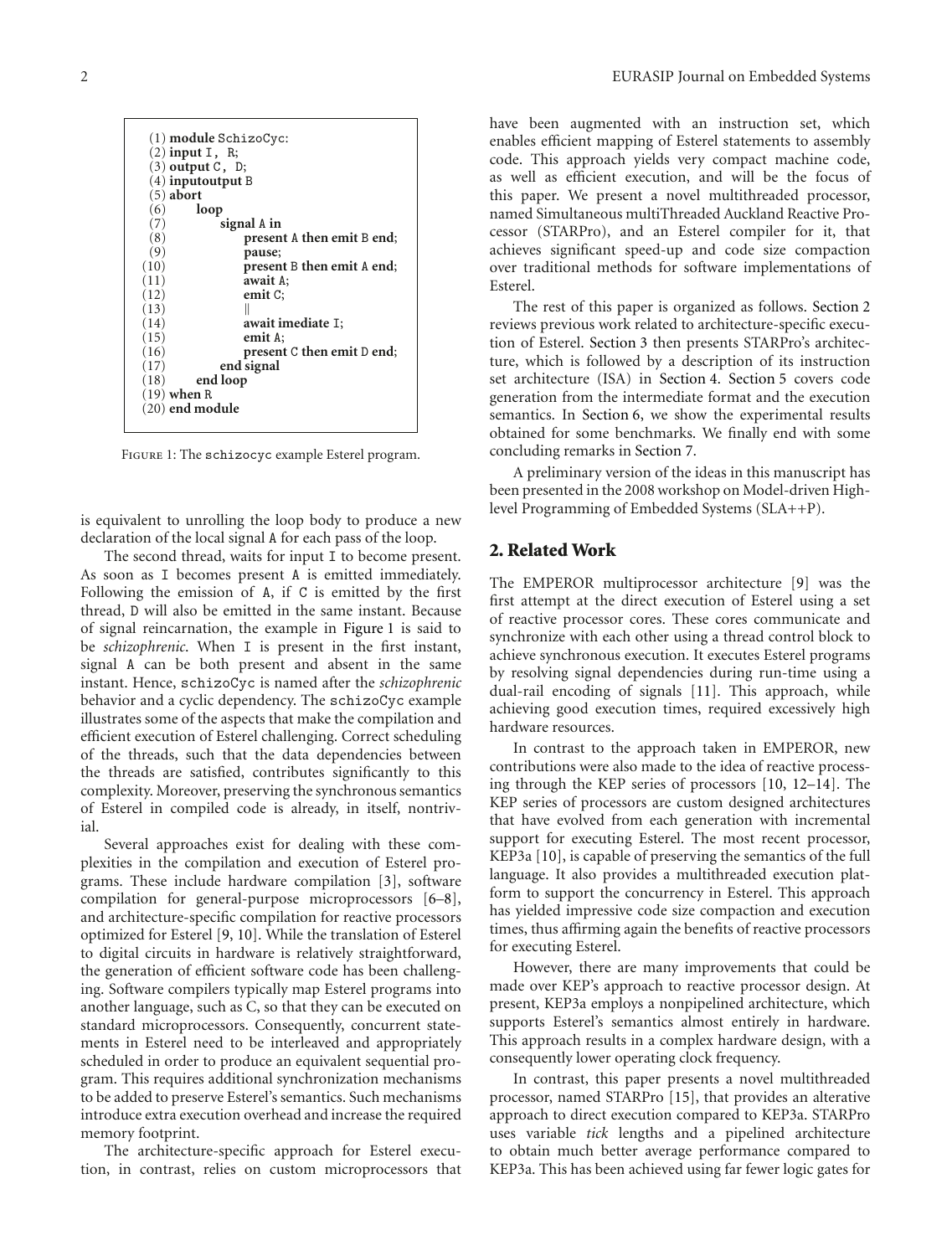processor implementation, while maintaining code sizes that are slightly inferior to KEP3a.

Plummer et al. [16] have explored another approach of executing Esterel using a virtual machine (VM). The VM provides customized instructions to support Esterel's execution, similar to STARPro. The key difference is that a virtual machine is implemented as software, whereas STARPro is a hardware platform. The code sizes in both approaches are superior when compared with traditional Esterel compilers. However, the VM approach is significantly slower than traditional Esterel compilers [16].

## **3. Architecture of the STARPro Processor**

STARPro's design extends our previous reactive architecture REMIC [17]. REMIC is a three-stage pipelined reactive processor that was inspired by Esterel, though it was not designed to provide support for executing Esterel. REMIC has a Reactive Functional Unit (RFU), attached to the control unit and datapath of the processor core, that provides instruction set support for efficient handling of asynchronous I/O in reactive applications. The RFU, however, is not well suited for Esterel programs, which requires I/O to be handled synchronously. Moreover, REMIC has no support for concurrency. Hence, we have developed the Esterel Support Unit (ESU) to replace the RFU within REMIC, as illustrated in Figure 2(a). The ESU still interfaces with the control unit and the datapath as before but enables synchronous handling of signals as well as multithreading to support concurrency in Esterel.

The ESU itself consists of the Abort Handling Block (AHB) for dealing with preemptions and the Thread Control Block (TCB) for multithreading support. STARPro is not a typical simultaneous multithreading (SMT) processor [18] since it does not use a separate register file for each thread. Instead, it provides separate program counters and auxiliary registers for abort handling for each thread. In the following, we will first explain how the datapath from REMIC is modified to work with TCB and AHB, before discussing how the two interact.

*3.1. The Datapath.* STARPro is an RISC reactive processor, featuring a three-state pipeline design. Its memory is organized following a Harvard architecture, with configurable access to either internal or external program memory and data memory. Both the program memory bus and the instruction width are 32-bit wide, while the data memory bus is 16-bit wide. I/O is mapped to the highest part of the address space.

The datapath contains an 8-bank 16-bit wide register file as general purpose registers. Next to the register file is the Arithmetic Logic Unit (ALU). It supports standard operations such as addition, subtraction, and bit shifting, just to name a few.

To support the additional needs of the ESU, the datapath of REMIC [17] has been extended with additional ports to the datapath external interface. The changes allow the ESU to directly access the register file, which now also serve as

signal register. It allows any data loaded into the registers to be treated as signals. The other important modification adds a new input to the program counter multiplexer. This additional connection is required for loading a new program address when a preemption occurs. In the following, we will explain in more detail how the ESU uses these new connections to the datapath.

*3.2. The Thread Control Block (TCB).* An Esterel program may have multiple threads. The TCB maintains the status of individual threads while emulating the synchronous concurrency using static thread scheduling. In Figure 2(b), the TCB itself is composed of a scheduler that maintains thread context, a thread table, and a TCB control unit.

The thread table stores the current program counter and the abort context associated with the current thread. (The abort context will be described in Section 3.3.) Both the program counter and the abort context are sufficient to fully describe a thread's context in STARPro. The number of threads that can be stored in the thread table is parameterizable in our design and is limited only to the hardware resources available.

The thread table is indexed by the Thread ID register. The entry indexed by that register determines the thread which is currently being executed. When the LD\_TCB signal is asserted, write access is enabled to the table for a thread context to be saved. Switching between threads then becomes a simple matter of changing the value stored in the thread ID register. A new thread ID value is loaded through the Rx bus connected to the datapath. During the processor's reset, the thread ID register will be initialized to zero. Consequently, the ID of the root thread of all programs will be assigned a default value of zero by the STARPro compiler.

The other remaining important component of the TCB is the scheduler. The scheduler stores the priority and a notion of a *local tick* for each thread as boolean flags. We say that the *local tick* for a thread has elapsed whenever a pause statement is reached. This differs from the *global tick* for an entire Esterel program, which only elapses when all running threads have completed their *local ticks*. In STARPro, the pause statement is mapped to the PAUSE instruction, which is used within the processor to indicate the completion of the *local tick* for a given thread.

The scheduler will always select the thread with the highest priority for execution. In doing so, it ignores all the threads that either have completed their *local ticks* or are otherwise inactive. A thread is considered to be inactive if its priority number is set to the lowest possible priority. When the *local tick* of all the currently active threads has elapsed, the global *tick* completes, and a compiler-generated management thread is selected to sample new inputs and to clear all output signals for the next *global tick*.

The distinction between local and global *ticks* is actually the key idea that facilitates the use of variable *tick* durations in STARPro. This idea was first introduced in [9] and has been adapted for our current design. By relying on the completion of individual *local ticks* to determine the final duration of a *global tick*, the k *global tick* duration is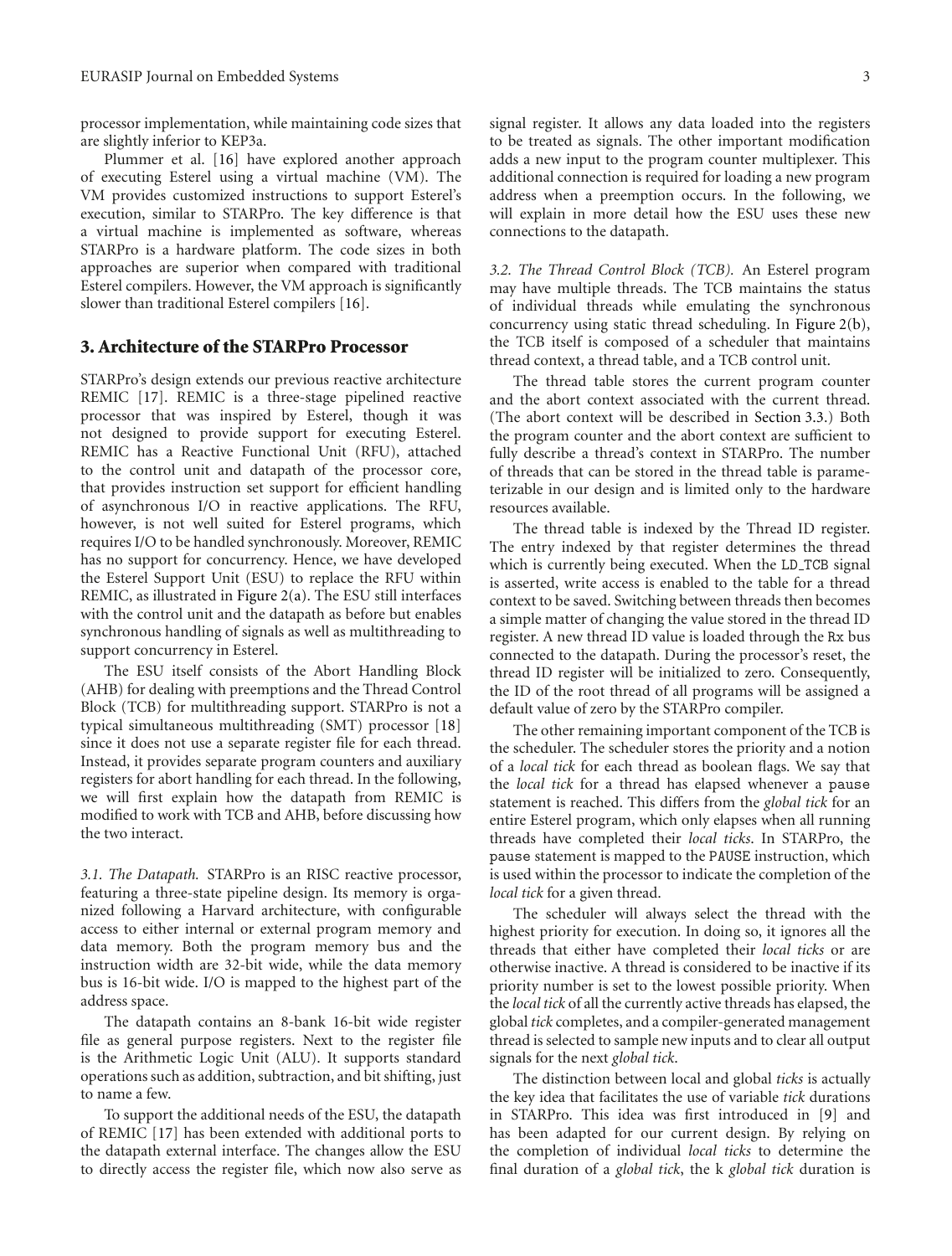

Figure 2: The STARPro architecture: (a) overview of hardware blocks, (b) thread Handling Block (TCB), and (c) abort Handling Block.

dynamically changed and is equal to the actual computational time required for executing a number of threads in any instant.

*3.3. The Abort Handling Block (AHB).* The AHB is used to monitor aborting signals and to trigger the appropriate preemptions if necessary. In Esterel, the priority of the abort construct depends on the level of its nesting. An outer abort construct will always have higher priority over those

nested below it. The AHB supports this feature by providing hardware-based priority resolution (controlled by a finite state machine in the AHB) for the abort constructs. The depth of nested aborts is fully parameterizable in our design. Figure  $2(c)$  depicts an AHB that has been configured with four levels of aborts for each thread.

The AHB relies on the abort context provided by the TCB to trigger abortions. An abort context consists of the following elements.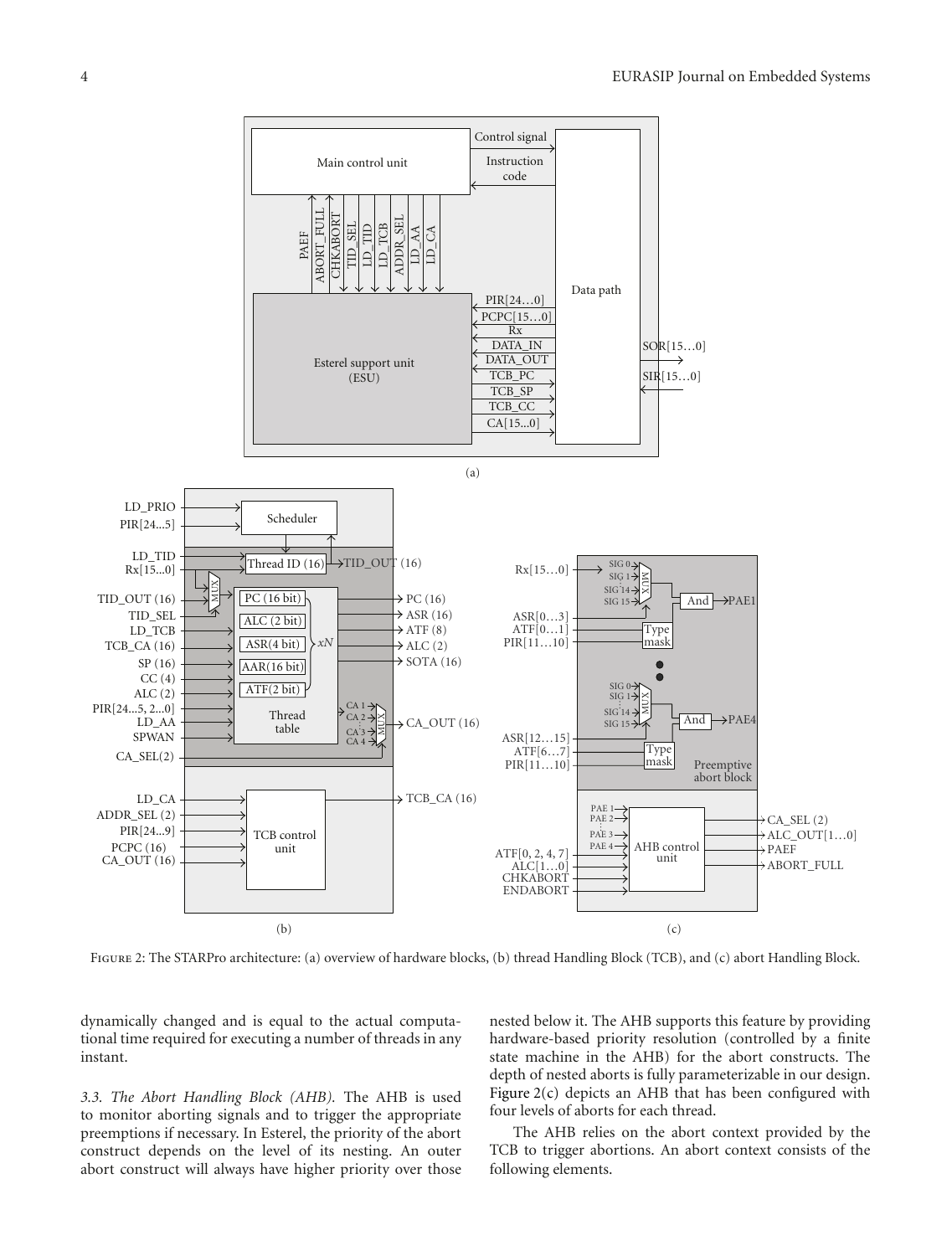

Figure 3: The interfacing between the AHB and the TCB.

- (i) Rx. This is the bus that connects to a 16-bit register selected from the register file in the datapath. The register has to be loaded with the status of 16 I/O signals at a time from memory. It is updated at the beginning of every *tick* and is used by the AHB to evaluate the current status of the aborting signals.
- (ii) ASR (Abort Signal Register). This stores the ID of the signal which needs to be monitored during execution of an abort body.
- (iii) AAR (Abort Address Register). This stores the continuation address, to which the thread must jump to should preemption happens.
- (iv) ATF (Abort Type Flags). STARPro supports the different types of abortions in Esterel. Abortions can either be *strong* or *weak*, and may be either *immediate* or *nonimmediate*. These are orthogonal to each other, resulting in four distinct behaviors for abortions in Esterel.
- (v) ALC (Abort Level Count). Each thread can consist of an arbitrary number of nested aborts. This register is incremented as the depth of nested aborts increases.

The TCB stores the ASR, ATF, and ALC for each thread and provides this abort context of the current running thread to the AHB. The AHB does not contain any memory element, and it is purely control. When instructed by the main control unit, the AHB checks all abort levels that have been initialized. If a preemption is taken, it provides an index (CA SEL in Figure 3) that selects the continuation address (AAR, stored in the thread table inside the TCB) as well as an updated ALC, back to the TCB. The TCB directly provides the continuation address to the datapath, and hence the AAR is the only part of the abort context not passed to the AHB. The activation and deactivation of abort levels are also controlled by the TCB control unit.

The AHB relies on the control unit to indicate to it when to check for aborting conditions. This is necessary to preserve Esterel's synchronous preemption and to correctly implement both strong and weak abortions. This indication from the control unit is provided using STARPro's CHKABORT instruction. When the CHKABORT signal arrives, the AHB control unit will check for abortions in the following manner.

- (i) For strong abortions, the AHB starts by evaluating the status of aborting signals, beginning from the outermost to the innermost abort level.
- (ii) For weak abortions, the AHB starts by evaluating the status of aborting signals, beginning from the innermost to the outermost abort level.

The distinction in behaviors of strong and weak abortions is controlled by the finite state machine inside the control unit of the AHB. Based on the type of abortion, the condition of a transition triggered between states changes. The FSM depicted in Figure 4(a) contains five states for four levels of aborts, and the transition condition is summarized in Figure 4(b).

Upon reset of the processor, the FSM is initialized to state A0, where no abort is loaded. The state of AHB is saved in TCB in the ALC register. When the first ABORT instruction is executed, the main control unit of the processor activates the LD AA signal. LD AA triggers a transition from state A0 to A1 via a01.

The type of abortion specified by CHKABORT instruction is stored as a single bit in the instruction operand. The operand is passed through the Pipelined Instruction Register (PIR) wire from the datapath. When the CHKABORT instruction is executed, the main control unit instructs the AHB to check for preemption. For a strong abort, from a state, for example, A4, a transition can be made to any state before it. If all Preemptive Abort Event (PAEs) are present at the same time, PAE1 would be taken, as it is given higher priority over others by the transition condition for strong aborts (see the left hand side of Figure 4(b)). Again, at state A4, if the abort type given by the CHKABORT instruction is weak, a transition to A0, for example, can only happen if PAE1 is the only PAE signal present (see transition a40 on the right hand side of Figure 4(b)). If PAE1 and PAE4 are both present, then a transition via a43 would be taken.

We describe the reason for this difference. When weak aborts are nested, the bodies of the weak abort that took the preemption will be given one last chance to complete the current *tick*. To preserve such semantics, we designed the AHB to preempt weak aborts from inside out. This is in contrast to nested strong aborts, where the abort bodies of a strong abort are preempted at the beginning of the *tick*. In order for the AHB to start the preemption of weak aborts inside out, the state machine of the AHB differentiates weak aborts from the strong.

Let us now consider the scenario where a weak abort is nested within another weak abort, and both of them have an associated abort handler. In the instant where the aborting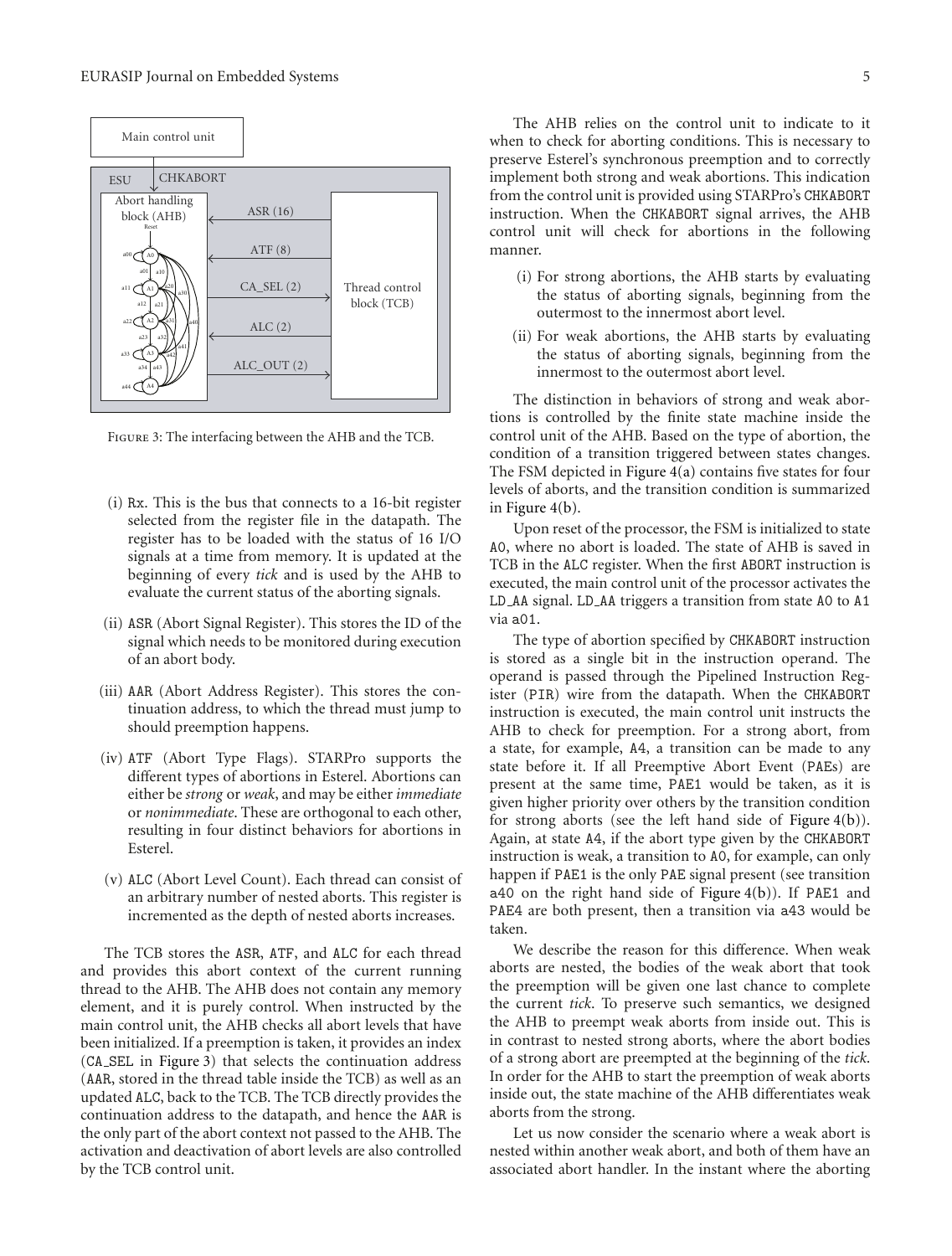#### **State Description:**



Figure 4: Finite State Machine of the Abort Handling Block: (a) the FSM, and (b) state transition conditions.

signals for both constructs are present, the program will first execute the inner abort handler up to, but not including, the pause statement (if any). Execution will then branch to the outer abort handler. This chaining of weak abort handlers is the reason behind the different order of checking between the two types of abort constructs. By checking a weak abort beginning at the innermost level, the preemption can be propagated from the inner to the outer levels of aborts. Later, in Section 5.2, we will discuss in more detail how the four types of abortions in Esterel are handled for execution on STARPro.

In comparison to the design of preemption mechanism in KEP, the most significant difference between the AHB and the preemption *watchers* in KEP [10] is how the preemption is monitored. STARPro relies on explicit checks at appropriate times using an instruction, whereas the *watchers* in KEP rely on a physical tick signal in hardware. The correctness of abort semantics of the AHB relies on the compiler, whereas the *watchers* rely on the run-time hardware behavior. The difference between the two approaches results in simpler preemption hardware design for the STARPro. However, the *watcher* design of KEP scales with the number of nested aborts supported by the hardware. STARPro supports up to 16 nested aborts it is a limit imposed by the design of the instruction format and the AHB control state machine. The complexity of the state machine of the AHB grows exponentially with respect to the number of nested aborts supported by the hardware. Despite the limitation, our compiler is able to handle aborts in software in addition to hardware aborts.

## **4. The STARPro Instruction Set Architecture**

STARPro uses a 32-bit instruction format. Apart from the common instructions found on a typical RISC processor, we introduce additional Esterel-oriented instructions to support multithreading, signal testing, and preemption. The syntax and description of these instructions are summarized in Table 1.

The number of I/O signal ports is parameterizable. I/O signals are memory mapped, which enables signal manipulation to be also done using instructions that read from and write to memory. This design allows standard arithmetic or logic operation to be performed on signals. This also provides the flexibility on how signals are interpreted; this is especially so for valued signals where the value can be represented by a variable number of bits.

STARPro also does not have any dedicated instruction for strong immediate aborts. Instead, this is implemented using the ABORT instruction, together with the PRESENT instruction to test for the aborting condition in the starting instant.

We illustrate the reactive instructions using the example in Figure 1. The equivalent STARPro assembly code for that example is shown in Figure 5. For the reader's convenience, Figure 1 is replicated as Figure 6 next to Figure 5. We start by explaining the reactive instructions used in this program and defer the discussion on the translation process to Section 5.

Starting with ABORT on line 3, the first abort level is configured here to watch for signal 14 (signal R). Then, the program forks two concurrent threads. This is accomplished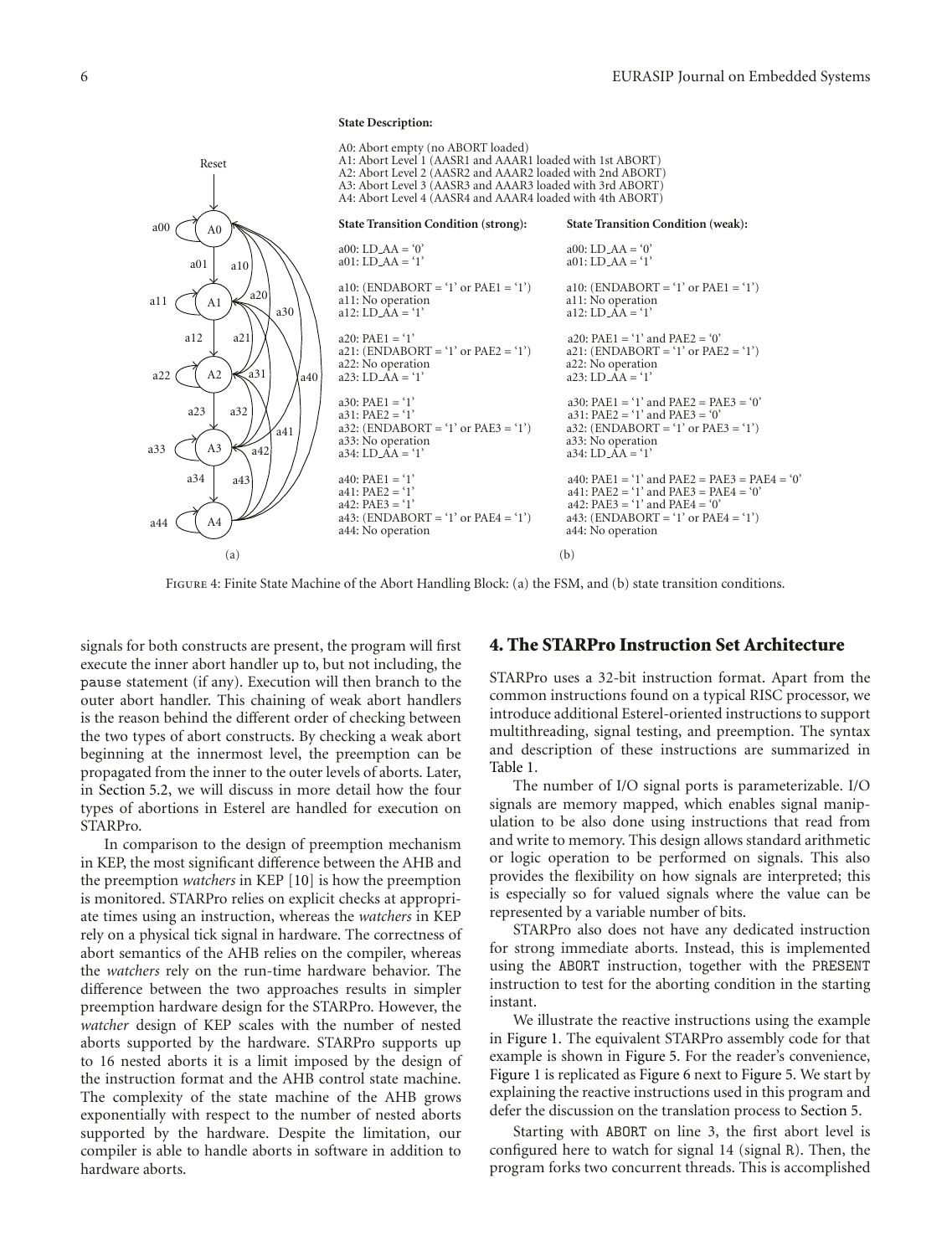| TABLE 1: Esterel-Oriented instructions. |  |
|-----------------------------------------|--|
|-----------------------------------------|--|

| (1)                  | LDR R6 \$INPUTS ; external inputs                                                                                                                                                                                                          |
|----------------------|--------------------------------------------------------------------------------------------------------------------------------------------------------------------------------------------------------------------------------------------|
| (2)                  | ; ------------- Start of program --------------                                                                                                                                                                                            |
| (3)<br>$(4)$ LO      | ABORT S14 L13 ; abort S14=R<br>LDR RO \$SIGNALS                                                                                                                                                                                            |
| (5)                  | CBIT RO RO #A                                                                                                                                                                                                                              |
| (6)                  | STR RO \$SIGNALS                                                                                                                                                                                                                           |
| (7)                  | LDR RO $#1$ ; create                                                                                                                                                                                                                       |
| (8)                  | SPAWN RO T1 ; thread 1                                                                                                                                                                                                                     |
| (9)                  | PCHANGE RO #O ; assign thread 1 with priority O                                                                                                                                                                                            |
| (10)<br>(11)         |                                                                                                                                                                                                                                            |
| (12)                 |                                                                                                                                                                                                                                            |
| (13)                 |                                                                                                                                                                                                                                            |
| (14)                 | DR RO #2 ; create<br>SPAWN RO T2 ; thread 2<br>PCHANGE RO #0 ; assign thread 2 with priority O<br>LDR RO #31 ; special thread for<br>SPAWN RO GTK ; handling global ticks                                                                  |
| (15)                 |                                                                                                                                                                                                                                            |
| (16)<br>(17)         | LDR RO #\$6 ; set threads to<br>STR RO \$JOIN ; NOT join<br>CSWITCH #255                                                                                                                                                                   |
| (18)                 | ; after join                                                                                                                                                                                                                               |
| (19)                 | CHKABORT R6 STRONG                                                                                                                                                                                                                         |
| (20)                 | JMP LO                                                                                                                                                                                                                                     |
| (21) L13 JMP EN      |                                                                                                                                                                                                                                            |
| (22)                 | ; ------- Start of global tick handler ------<br>$(23)$ GTK LDR R7 #0 ; clear                                                                                                                                                              |
| (24)                 |                                                                                                                                                                                                                                            |
| (25)                 | STR R7 \$0UTPUTS ; outputs<br>LDR R6 \$INPUTS ; new snapshot of inputs                                                                                                                                                                     |
| (26)                 | CSWITCH #255                                                                                                                                                                                                                               |
| (27)                 | JMP GTK                                                                                                                                                                                                                                    |
|                      | (28) ; ------------- Start of thread 1 ----<br>(29) T1 ABORT S14 L6 ; abort S14=R<br>(20) $\overline{C}$                                                                                                                                   |
| (30)                 |                                                                                                                                                                                                                                            |
| (31)                 |                                                                                                                                                                                                                                            |
| (32)                 |                                                                                                                                                                                                                                            |
| (33)<br>(34)         | CSWITCH #2<br>LDR RO \$SIGNALS<br>PRESENT \$15 RO L5 ; present S15=A<br>SBIT R7 R7 #B ; emit B<br>STR R7 \$00TPUTS<br>THR RT \$00TPUTS                                                                                                     |
|                      | $(35)$ L5 PAUSE #0<br>$(36)$ CHKABORT R6 STRONG                                                                                                                                                                                            |
|                      |                                                                                                                                                                                                                                            |
|                      |                                                                                                                                                                                                                                            |
|                      |                                                                                                                                                                                                                                            |
|                      |                                                                                                                                                                                                                                            |
|                      | (36) CHKABURI NO DIRECT 31<br>(37) CSWITCH #1<br>(38) PRESENT 315 R7 L4 ; present S15=B<br>(39) LDR RO \$SIGNALS<br>(40) SBIT RO RO #A ; emit A<br>(41) STR RO \$SIGNALS<br>(42) L4 PAUSE #0<br>(43) CHKABORT R6 STRONG<br>(44) CSWITCH #3 |
|                      |                                                                                                                                                                                                                                            |
|                      |                                                                                                                                                                                                                                            |
|                      | (44) CSWITCH #3<br>(45) LDR RO SSIGNALS<br>(46) PRESENT S15 RO L4 ; present S15=A<br>(47) L3 SBIT R7 R7 #C ; emit C<br>(48) STR R7 \$OUTPUTS                                                                                               |
|                      |                                                                                                                                                                                                                                            |
|                      |                                                                                                                                                                                                                                            |
|                      |                                                                                                                                                                                                                                            |
|                      |                                                                                                                                                                                                                                            |
|                      | (46) SIR K/SUOIPUIS<br>(50)L6 LDR RO \$JOIN ; mark<br>(51) CBIT RO RO #1 ; thread 1<br>(52) STR RO \$JOIN ; dead<br>(53) SZ L1 ; threads join if JOIN == 0<br>(53) SZ L1 ; threads join if JOIN == 0                                       |
|                      |                                                                                                                                                                                                                                            |
|                      |                                                                                                                                                                                                                                            |
| (54)                 | JMP L2                                                                                                                                                                                                                                     |
|                      |                                                                                                                                                                                                                                            |
|                      | (55)L1 LDR RO #0; activate the parent thread<br>(56) PCHANGE RO #5<br>(57)L2 CSWITCH #255; set current thread to inactive<br>(58) : ------------- Start of thread 2 -----------                                                            |
|                      |                                                                                                                                                                                                                                            |
| (60)                 | (59) T2 ABORT S14 L12 ; abort S14=R<br>(60) ABSENT S15 L10 ; absent S15<br>ABSENT S15 L10 ; absent S15=I                                                                                                                                   |
| (61) L11             | PAUSE #0                                                                                                                                                                                                                                   |
| (62)                 | CHKABORT R6 STRONG                                                                                                                                                                                                                         |
| (63)                 | PRESENT S15 R6 L11 ; present S15=I                                                                                                                                                                                                         |
|                      |                                                                                                                                                                                                                                            |
|                      | (64) L10 LDR RO \$SIGNALS                                                                                                                                                                                                                  |
| (65)<br>(66)         | SBIT RO RO #A ; emit A<br>STR RO \$SIGNALS                                                                                                                                                                                                 |
| (67)                 | CSWITCH #4                                                                                                                                                                                                                                 |
| (68)                 | PRESENT S14 R7 L9 ; present S14=C                                                                                                                                                                                                          |
| (69)                 | SBIT R7 R7 #D ; emit D                                                                                                                                                                                                                     |
| (70)<br>$(71)$ L9    | STR R7 \$0UTPUTS<br>ENDABORT                                                                                                                                                                                                               |
|                      | (72) L12 LDR RO \$JOIN<br>; mark                                                                                                                                                                                                           |
| (73)                 | CBIT RO RO #2 ; thread 2                                                                                                                                                                                                                   |
| (74)                 | STR RO \$JOIN ; dead                                                                                                                                                                                                                       |
| (75)<br>(76)         | SZ L7 ; threads join if JOIN == 0<br>JMP L8                                                                                                                                                                                                |
| $(77)$ L7            | LDR RO #0 ; activate the parent thread                                                                                                                                                                                                     |
| (78)                 | PCHANGE RO #5                                                                                                                                                                                                                              |
| (79) L8<br>$(80)$ EN | CSWITCH #255 ; set current thread to inactive<br>END                                                                                                                                                                                       |

Figure 5: The schizoCyc example translated to STARPro assembly.

| <b>Instruction Syntax</b> | Description                                                                                                                                                                                                                    |
|---------------------------|--------------------------------------------------------------------------------------------------------------------------------------------------------------------------------------------------------------------------------|
| SPAWN Reg StartAddr       | Creates a new thread                                                                                                                                                                                                           |
| CSWITSH PriorityVal       | Updates the priority of the<br>currentthread (which executes the<br>CWITCH) to the value of<br>PriorityVal. It then passes control<br>to the scheduler that has to select<br>the next highest priority thread for<br>execution |
| PAUSE PriorityVal         | Same as CSWITCH, in addition it<br>marks the end of local tick                                                                                                                                                                 |
| PCHANGE Reg PriorityVal   | Changes the priority of a thread                                                                                                                                                                                               |
| PRESENT Sig Reg ElseAddr  | Checks the presence of a signal                                                                                                                                                                                                |
| ABSENT Sig Reg ElseAddr   | Checks the absence of a signal                                                                                                                                                                                                 |
| <b>ABORT</b> Sig Addr     | Initializes the AHB for strong<br>abortion                                                                                                                                                                                     |
| WABORT Sig Addr           | Initializes the AHB for weak<br>abortion                                                                                                                                                                                       |
| WIABORT Sig Addr          | Initializes the AHB for weak<br>immediate abortion                                                                                                                                                                             |
| CHKABORT Reg Type         | Checks for preemption of type<br>Type (strong/weak) only                                                                                                                                                                       |
| ENDABORT                  | Deactivates the current abort level                                                                                                                                                                                            |



Figure 6: The schizoCyc example Esterel program.

using the SPAWN instruction on lines 8 and 11, which creates two new entries in the thread table of the TCB for threads 1 and 2. These threads are then initialized to start at labels T1 and T2, respectively. Line 14 creates the special *global tick* management thread. The PCHANGE instruction on lines 9 and 12 sets the initial priority of threads 1 and 2. Finally, the CSWITCH instruction on line 17 completes the thread-forking process by setting the current (in this case, the root) thread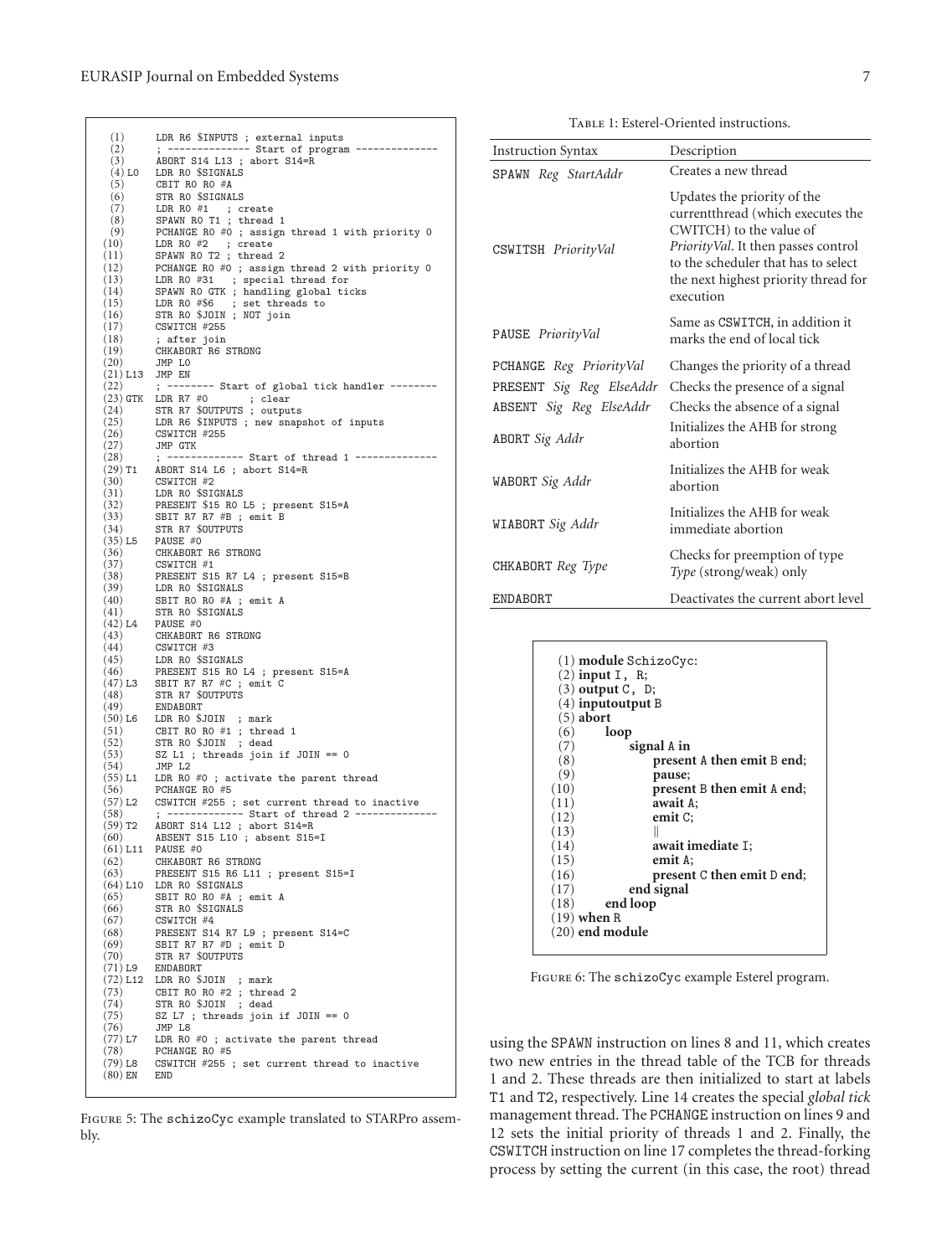inactive. The priority number of 255 is the lowest possible priority (indicating an inactive thread), while 0 is the highest. The CSWITCH instruction has two functions—it updates the priority of the thread that executed it and then invokes the scheduler. The scheduler, in response to CSWITCH, selects a thread for resumption in the next instruction cycle. Since both threads 1 and 2 have the same priority, the scheduler can randomly select either thread for execution first. The PAUSE instruction functions similarly to CSWITCH, but in addition, also marks the end of a *local tick* for the thread that executed it. PAUSE instructions can be found on several lines across threads 1 and 2.

In order to achieve a simpler hardware design, the abort constructs are kept local to the threads that they have been declared in. When a thread is forked, the aborts within it are duplicated in the child threads, as was done in [9]. Due to this, thread 1 and thread 2 begin with an ABORT instruction on lines 28 and 58, respectively. These two lines do the same initialization as was done on line 3. Inside the abort body, the CHKABORT instruction is appropriately inserted at *local tick* boundaries, such as on lines 35 and 42. As the mnemonic suggests, it checks for the abort at the point of execution of this instruction. It requires a register to be selected and the abortion type (strong or weak) to be given. The abortion type operand of a CHKABORT instruction allows the AHB to check only the type of aborts initialized with the same type and ignores the other type. When the end of an abort body is reached, the ENDABORT instruction (see line 48 and 71) is used to deactivate the current abort level, and it will not be checked again until it is reactivated. The ENDABORT marks the end of an abort body, and the instruction following it is simply a branch to the address of the next instruction after the abort construct.

The PRESENT instruction, found in many places such as line 32, is functionally equivalent to Esterel's present statement. It tests for the presence of a signal. If it is present, the following instruction executes, otherwise the else-address is taken. The ABSENT instruction is similar to PRESENT, except that it checks for a signal's absence. Our compiler inserts the appropriate conditional branch by anticipating the most probable branch of the condition. For example, when the number of nested aborts exceeds what the hardware had been synthesized with, the compiler inserts ABSENT instructions in place of CHKABORT. If a PRESENT instruction is used instead, the present branch of the condition would require an additional jump instruction to exit the abort body and to execute the abort handler. Also, whichever branch of the PRESENT instruction is taken, the processor pipeline will be flushed, which reduces the performance benefit of pipelining.

# **5. Code Generation and Execution Semantics**

In order to generate assembly code from the Esterel source, the STARPro compiler uses an intermediate format, called the *unrolled concurrent control-fow graph with surface and depth* (UCCFG<sub>sd</sub>), to represent a given Esterel program. We first present the UCCFG<sub>sd</sub>, and then, describe how assembly code is generated from it.



FIGURE 7: Mapping of a strong abort: (a) esterel source, (b) assembly, and (c) UCCFG<sub>sd</sub>.

5.1. Unrolled Concurrent Control-Flow Graph. The UCCFG<sub>sd</sub> is a variant of the UCCFG intermediate format, which was first introduced in [9]. However, the UCCFG is not capable of fully preserving Esterel's semantics, especially for statements that have distinct start and resumption behaviors (also known as *surface* and *depth* behaviors), like that of the abort statement described in the example of Figure 1. Some statements, like emit, are logically instantaneous, while others, like the await statement, consume time (*ticks*). Such noninstantaneous statements have distinct surface and depth behaviors.

To overcome this, we have modified the original UCCFG format and extended it to explicitly capture both the surface and depth behavior of every statement in Esterel. This approach adapts the technique used in [7], where the start and resumption behaviors are differentiated using distinct *surface code* and *depth code*.

However, unlike [7], the control flow graph in our case is unrolled due to explicit representation of the *ticks*. Moreover, we have no explicit state encoding using state variables. Hence, our intermediate format is simpler and closely resembles the Esterel source.

In [7], each pass of the control-flow graph (CFG) represents an execution of just one *tick*. Thus, to compute the reaction for multiple *ticks*, the CFG would have to be executed within a loop. The selection of the appropriate surface and depth code in each pass of the graph is accomplished using state variables. In contrast, STARPro can directly preserve state information during execution through its PAUSE instruction, which essentially mimics Esterel's pause statement by keeping the program counter for each thread unchanged until the start of the next *tick*.

In UCCFGsd, tick boundaries are marked by *pause* nodes, denoted as an arrow with a black bar on the right, as depicted in Figure 11. Using these *pause* nodes, the loop required to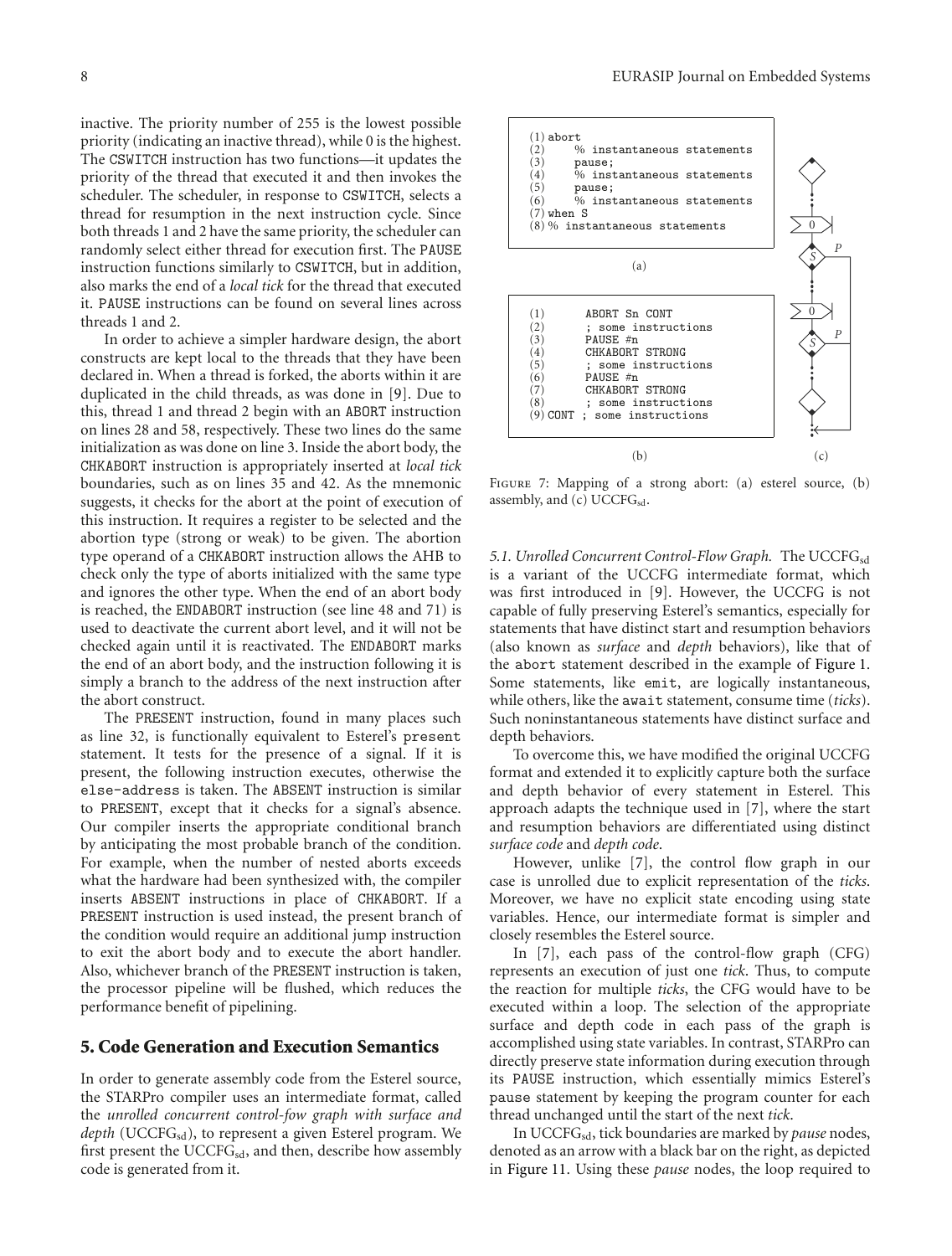execute the CFG of [7] can be completely unrolled. Hence, instead of using a switch statement to select between the surface and depth code as done in [7], code for STARPro can be conveniently represented in the following form:

*Surface* (code) followed by *depth* (code).

Using this approach, Esterel statements can be mapped to UCCFGsd nodes rather intuitively. The mapping of the abort statement, however, would merit further elaboration.

*5.2. Translating Aborts.* Translation of aborts is done in two stages: first, by marking the start and end of the body, and subsequently, by placing the *check abort* node at the desired points. Depending on the type of the abort, placement of the *check abort* nodes varies with respect to the *tick* boundary. To handle the four types of aborts, we use the following general rules.

- (i) A *strong abort* always checks for preemption at the start of a *tick*. Therefore, a *check abort* node is placed immediately after each *pause* node.
- (ii) A *weak abort* always checks for preemption at the end of a *tick*. Therefore, a *check abort* node is placed immediately before each *pause* node.
- (iii) The *immediate* version of a strong abort checks for preemption before entering the abort body. A *present* node is simply added before the *abort* node to test for the aborting condition.
- (iv) The *nonimmediate* version of a weak abort also has the *check abort* nodes inserted before the *pause* node of the first instant. The reason for this is described below.

In the following, we further elaborate how the four types of aborts are translated. Depicted in Figure 7 is an example of strong abort. The abort body consists of a series of sequential statements, with a *pause* statement in between each pair of instantaneous statements. These instantaneous statements are denoted as " $\cdots$ " in Figure 7(c).

The abort and when S statements are directly mapped to the *abort start* and *abort end* nodes. These two nodes are drawn as diamonds with a single dot at the top and bottom corners, respectively. In between these two nodes is the abort body. Nodes following the *abort end* nodes correspond to the statements of the abort handler, if one exists. Otherwise, these are the continuation context after the abort. Within the abort body, each *pause* statement is mapped to a *pause* node. After each *pause* node, a *check abort* node is inserted immediately below. By mapping each node in the UCCFG<sub>sd</sub> to assembly, we obtain the final result in Figure 7(b).

The assembly version very closely resembles the UCCFGsd. The assembly program defines the start of the abort body by the ABORT instruction and ends the abort body at the label CONT. *Pause* nodes are translated to PAUSE instructions.

The immediate version of a strong abort, in addition, checks for preemption at the beginning of the starting instant (surface behavior). This requires only a *signal test* node before entering the abort body (see Figure  $8(c)$ ).



 $(b)$ 

Figure 8: Mapping of a strong immediate abort: (a) esterel source, (b) assembly, and (c) UCCF $G_{sd}$ .



Figure 9: Mapping of a weak immediate abort: (a) esterel source, (b) assembly, and (c) UCCF $G_{sd}$ .

A weak abort differs from a strong abort with respect to when a preemption is taken. A weak abort allows its body to execute one last time at the instant of preemption. To preserve this behavior, checking for preemption is done at the end of each tick. Figure 9(c) illustrates how a *check abort* node is inserted immediately above each *pause* node.

The handling of a nonimmediate weak abort is subtle when the abort body contains a loop. The first pass through the loop is different from all subsequent passes, as the *surface* part of the loop body gets folded back into the *depth* after the first pass. In this case, the abortion condition needs not

(c)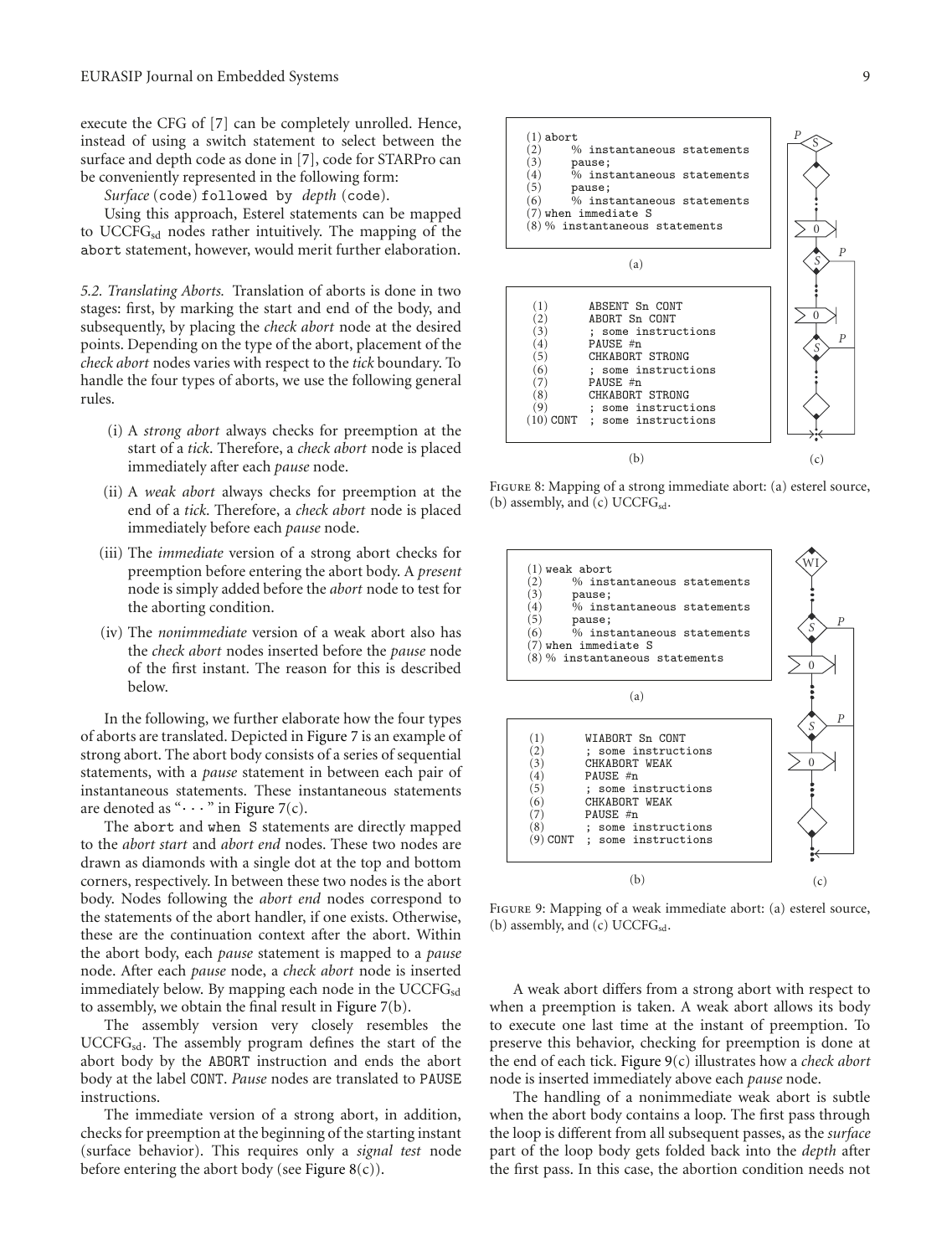

Figure 10: Mapping of a weak abort: (a) esterel source, (b) assembly, and (c) UCCFG<sub>sd</sub>.

to be checked during the first pass of the loop but would need to be done in subsequent passes. In order to handle this, the AHB has been designed to ignore the first CHKABORT instruction encountered for weak nonimmediate aborts using an additional status bit, which we refer to as the *surface flag*. The *surface flag* is only valid for nonimmediate weak aborts, and it is initialized to false by a WABORT instruction, indicating that the surface of the body has not been executed. The *surface flag* is set on the first CHKABORT instruction in the nonimmediate weak abort body, and the hardware skips over this first CHKABORT. The CHKABORT instruction will only work after the *surface flag* is set for nonimmediate weak aborts. This explains why Figures  $10(b)$  and  $10(c)$  are exactly the same as their immediate counterpart. The *abort start* node with the letter **W** inside is the only clue that the abort is a nonimmediate version.

Note the orthogonality of the four types of aborts. For example, the translation for strong-immediate (**SI**) abort is different from that of the weak-immediate (**WI**). Unlike the **SI** that has an absent statement guarding the abort to deal with preemption at the starting instant, we do not have a similar strategy for **WI**. This is because in case of **WI** preemption, if the preemption is taken, this can happen only after executing instantaneous code inside the body before the first *pause* statement.

*5.3. Handling Schizophrenic Programs.* Statements in an Esterel program may potentially be executed multiple times within a single *tick*. When a local signal declaration is executed multiple times within a *tick*, that local signal may potentially assume multiple statuses within the *tick*. Such programs are referred to as *schizophrenic* [3, 5]. This phenomenon may result in a single local signal declaration



Figure 11: Unrolled Concurrent Control Flow Graph of the SchizoCyc example.

in Esterel being executed multiple times within a *tick*. Esterel compilers typically handle this by creating multiple copies of the same signal (known as *incarnations* [3]) for each new signal declaration that may potentially occur within the *tick*. This not only complicates the compilation process but also significantly leads to an increase in memory footprint due to code duplication.

STARPro's ISA is able to handle schizophrenic programs correctly without requiring multiple incarnations of a signal. Local signals are simply implemented as variables in STARPro. Whenever the local signal is declared (redeclared on each new iteration of a loop), the corresponding variable will be (re-)initialized. This effectively introduces a fresh copy of the signal by replacing the previous incarnation. This does not pose any problem even for local signals that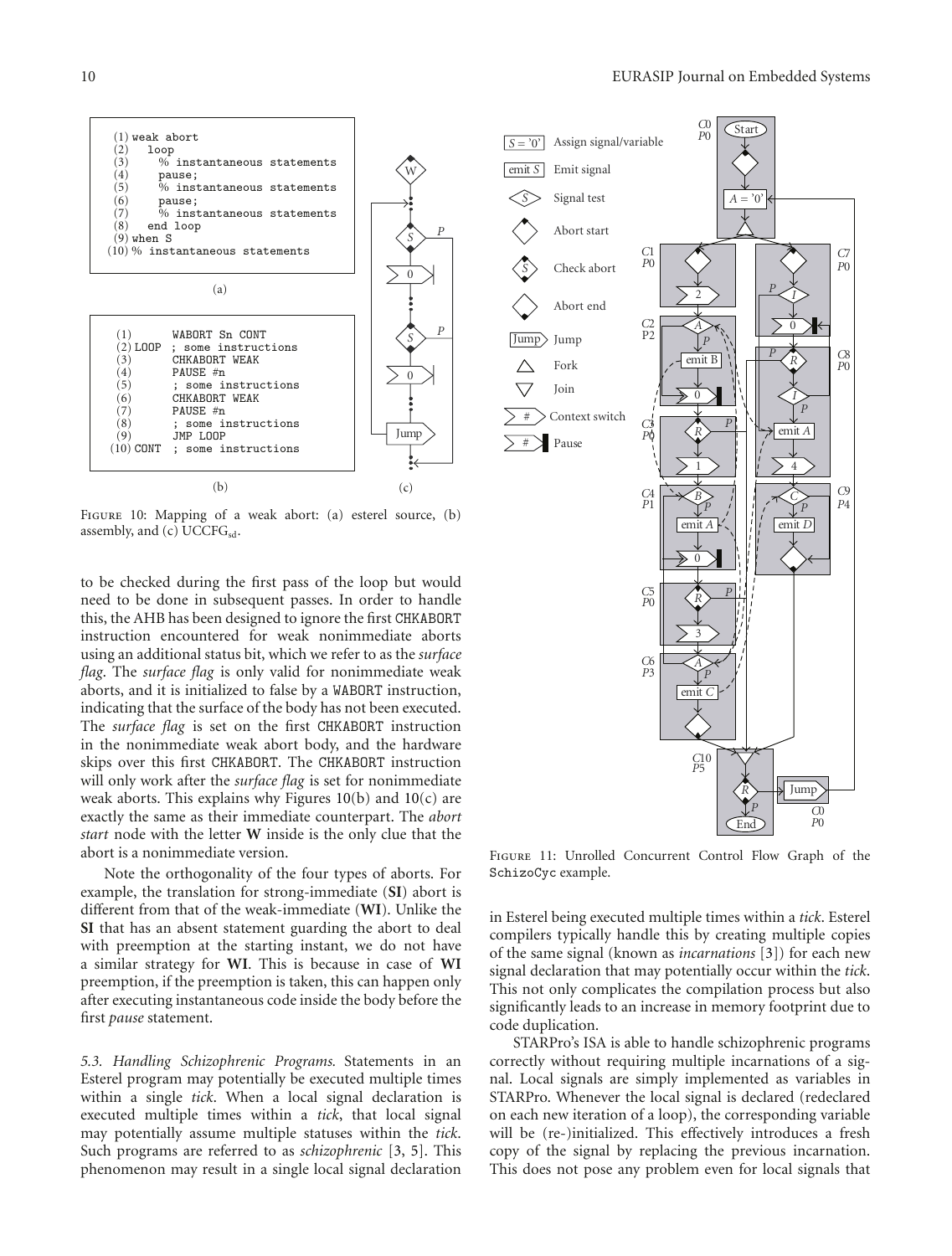are shared between multiple threads, as Esterel's semantics always ensures that parallel statements are synchronously terminated before the local signal enclosing them can be redeclared. This prevents any thread from entering a new scope of the local signal, while other threads are still in the previous scope.

SchizoCyc is an example of a schizophrenic program. Emissions of signal A at the end of the threads inside the loop will not be visible in the next iteration of the loop. Signal A will be initialized as absent at the beginning of the loop as can be seen at the top of the control flow graph in Figure 11. The *join* node acts as a rendezvous point for the two threads, ensuring that they will always join before jumping back to the top of the loop to create a new copy of signal A.

*5.4. Code Generation.* The SchizoCyc example contains a strong abortion. In Figure 11, this is indicated through the *start abort* node. Within the abort body, a *check abort* node is placed after each *pause* node in the two forked threads. An *end abort* node is placed at the end of the abort body. The start and end abort pair, thus, defines the scope of the abort in the graph.

In Esterel, when a thread gets preempted, its sibling threads are also synchronously preempted in the same instant. In order to preserve the same behavior for STARPro, a *check abort* node is inserted immediately below the *join* node. By doing so, when the preempting signal becomes present, each of the two threads in the example takes the present branch (the preempting signal is present) of the *check abort* node inside the forked threads to the *join* node. Following the conjunction of the two threads at the *join* node, the *check abort* node below the *join* node allows the parent thread to also check for preemption and reacts to the preemption synchronously in the same instant with all its sibling threads.

The nodes in the UCCFG*sd* map very closely to STARPro instructions. Backend code generation from the UCCFG*sd* is greatly simplified as there is almost a direct mapping between nodes and assembly instructions. For example, the *context switch* and *pause* nodes directly translate to the CSWITCH and PAUSE instructions, respectively.

The less straightforward ones in Figure 11 are the *fork* and *join* nodes. Forking involves the following actions: spawning each child thread, setting the priority and join status (stored as a variable) of each thread, and finally context switching to one of the child threads and marking the parent thread as inactive. Lines 7 to 17 in Figure 5 are the translated output for the *fork* node. Joining requires checking the join status and making sure that all the child threads in the same fork are ready to join before reviving the parent thread. In the SchizoCyc example, one thread could finish before the other. When a thread first reaches the *join* node, it clears the corresponding bit in the JOIN variable and checks the join status to see if all other sibling threads are ready to join. It then deactivates itself by executing the CSWITCH instruction with a priority of 255. These are shown on lines 50 ∼ 57 and 72 ∼ 79 in Figure 5. When all threads are ready to join (the JOIN variable evaluates to zero), whichever

is, the last executing thread of the fork revives the parent thread by changing its priority to a priority lower than the currently executing cluster. When the CSWITCH instruction is next executed, the scheduler in hardware will select the parent thread. In the next subsection, we will explain how scheduling is done.

*5.5. Scheduling.* Scheduling of threads is done in hardware at run-time based on the priorities of the threads precomputed at compile-time. We will first explain how the UCCF $G_{sd}$  is traversed before presenting the scheduling algorithms.

The scheduling algorithms traverse the UCCF $G_{sd}$  by following two kinds of paths, either a control arc or a data dependency arc. For any given node in the UCCF $G_{sd}$ connected to other nodes by a control arc, we refer to nodes immediately preceding the current one as *control predecessors* and nodes immediately succeeding the current one as *control successors*. Similarly, nodes that write data are referred to as *data predecessors*, while those that read data are referred to as *data successors*.

For example, the *fork* node in Figure 11 has two control successors; these are both *abort start* nodes. The *fork* node is said to be the control predecessor of the two *abort start* nodes. An example of a data successor would be the *signal test* node on the output signal C found in the thread on the right branch. Its data predecessor would be the *emit* node to output signal C found in the thread on the left branch.

In the next four subsections, we will present three algorithms that are used to determine how the threads are to be interleaved, and how a schedule is followed at run-time. These will be explained in the following order.

- (1) Clustering: this algorithm breaks a program into clusters of control flow nodes in order to interleave the execution of threads.
- (2) Priority assignment: this algorithm computes the relative order of clusters such that data dependencies between threads can be satisfied.
- (3) Inserting *cswitch* nodes: this algorithm inserts *cswitch* nodes when necessary based on the priority assigned to the clusters.
- (4) Scheduling in hardware: this subsection explains how threads are interleaved at run-time, and how the hardware orders the threads.

*5.6. Clustering.* The first step to schedule threads is to group the UCCF $G_{sd}$  of a program into clusters of nodes, where each cluster contains the maximum number of control flow (CF) nodes that can execute before a context switch is absolutely required. The clustering algorithm was inspired by CEC's [8], and has been modified so as to adapt to our intermediate format. We present the clustering algorithm in Figure 12.

The clustering algorithm uses two sets to store control flow nodes, a frontier set *F* that holds nodes that may need to be inserted into new clusters and a pending set *P* to hold nodes to be considered for inserting into the cluster being worked on. The algorithm starts by adding the top node of the UCCFG<sub>sd</sub> to *F*, and arbitrarily selects and move a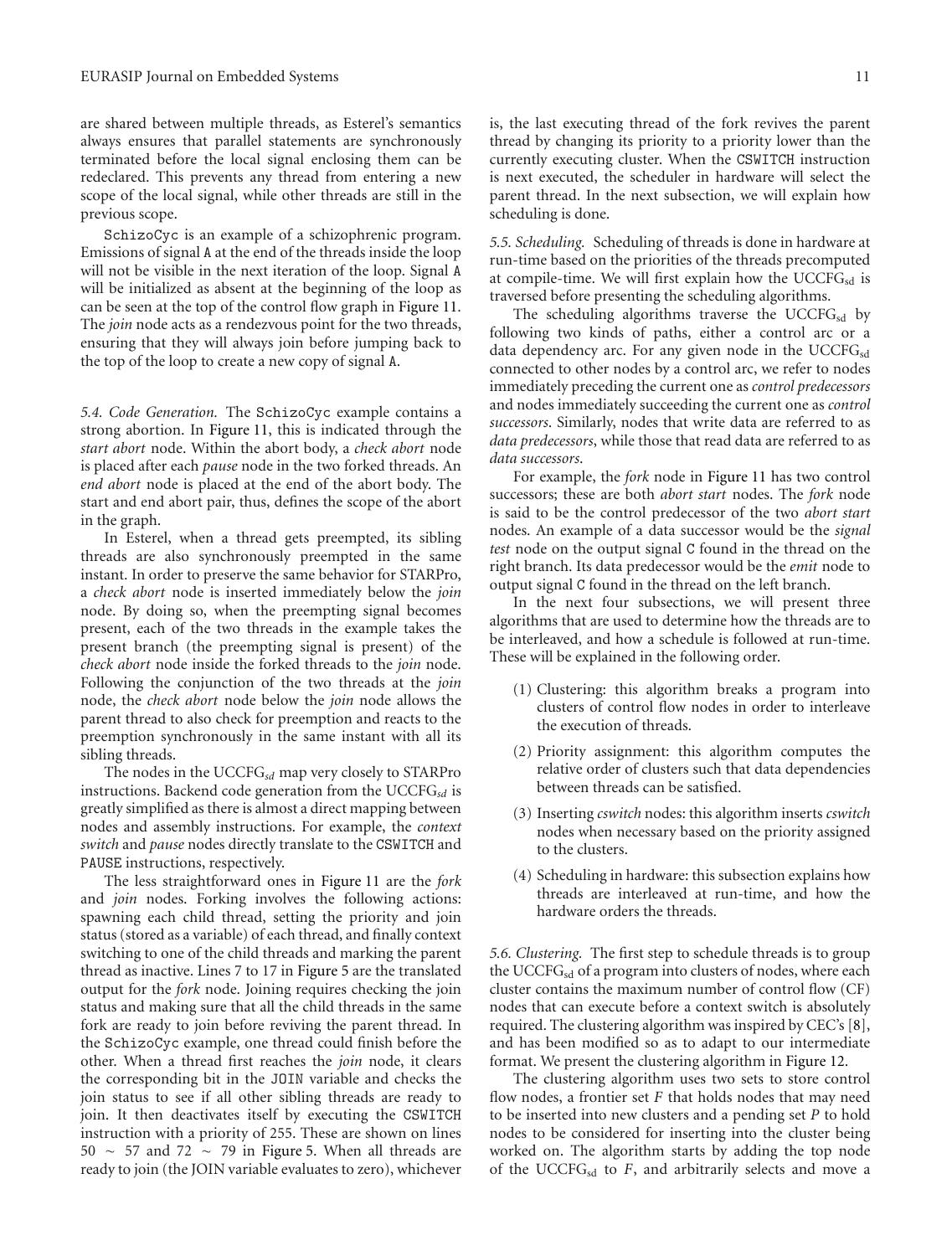|             | (1) C denotes a set of clustered nodes<br>$(2)$ C <sub>s</sub> denotes the cluster of the control successor of a node<br>$(3)$ C <sub>i</sub> denotes the current cluster being worked on |
|-------------|-------------------------------------------------------------------------------------------------------------------------------------------------------------------------------------------|
| $(4) i = 0$ |                                                                                                                                                                                           |
|             | $(5)$ add topmost CF node to F, the frontier set                                                                                                                                          |
|             | (6) while $F \neq \emptyset$ do                                                                                                                                                           |
| (7)         | arbitrarily select and remove $f$ from $F$                                                                                                                                                |
| (8)         | create a new, empty pending set $P$                                                                                                                                                       |
| (9)         | add $f$ to $P$                                                                                                                                                                            |
| (10)        | set $C_i$ to the empty cluster                                                                                                                                                            |
| (11)        | while $P \neq \emptyset$ do                                                                                                                                                               |
| (12)        | randomly select and remove $p$ from $P$                                                                                                                                                   |
| (13)        | <b>if</b> $p \notin C$ and (p has no data predecessors or                                                                                                                                 |
|             | $C_i = \emptyset$ ) then                                                                                                                                                                  |
| (14)        | add $p$ to $C_i$ and $C$                                                                                                                                                                  |
| (15)        | if $p = jump$ then                                                                                                                                                                        |
| (16)        | if p's successor $\in C_s$ then                                                                                                                                                           |
| (17)        | insert $p$ into $C_s$ and $C_s$                                                                                                                                                           |
| (18)        | else                                                                                                                                                                                      |
| (19)        | insert $p$ into $F$                                                                                                                                                                       |
| (20)        | remove p from $C_i$ and C                                                                                                                                                                 |
| (21)        | add all of $p$ 's control successors to $P$                                                                                                                                               |
| (22)        | end                                                                                                                                                                                       |
| (23)        | else if $p \neq$ fork and $p \neq$ threadswitch then                                                                                                                                      |
| (24)        | add all of $p$ 's control successors to P                                                                                                                                                 |
| (25)        | end                                                                                                                                                                                       |
| (26)        | add all of $p$ 's control successors to F                                                                                                                                                 |
| (27)        | end                                                                                                                                                                                       |
| (28)        | if $p \in C$ then                                                                                                                                                                         |
| (29)        | remove $p$ from $F$                                                                                                                                                                       |
| (30)        | end                                                                                                                                                                                       |
| (31)        | end                                                                                                                                                                                       |
| (32)        | if $C_i \neq \emptyset$ then                                                                                                                                                              |
| (33)        | $i = i + 1$                                                                                                                                                                               |
| (34)        | end                                                                                                                                                                                       |
| $(35)$ end  |                                                                                                                                                                                           |

FIGURE 12: The clustering algorithm.

node from *F* into *P*. The outer loop creates a new cluster *Ci* everytime *P* is emptied by the inner loop, and the outer loop repeats until all the nodes in the  $\text{UCCFG}_{sd}$  have been clustered and *F* becomes empty.

Inside the inner loop, the algorithm first checks if the current node *p* has been clustered and that *p* has no data predecessor. However, node *p* can still be considered for clustering if the current cluster *Ci* is empty. This is done on line 13 to ensure that an unclustered node with data predecessors can be inserted into a new empty cluster. For example, beginning at the top of Figure 11, the *start* node is the first to be inserted into the first cluster *C*0. Its control successor, the *abort start* node, is then added to *P* and *F*. A new successor is added to *P* and *F* on each iteration of the inner loop until the *fork* node. The two control successors of the *fork* node are the *abort start* nodes. These are inserted into *F* for clustering in a new cluster later. As soon as *P* is emptied, the outer loop restarts, creating a new cluster  $C_1$  and adding one of the *abort start* nodes to it.

Lines 15 ∼ 22 in the algorithm specially looks for *jump* nodes, where a *jump* node is a node that unconditionally jumps to some location in the program. It is used, for example, to implement a loop. When a *jump* node leads to a node that has a data predecessor, a *cswitch* node has to be inserted before the *jump* node. This means that a *jump* node should be considered as part of the cluster it is jumping to. The clustering algorithm achieves this by inserting *jump* nodes into set *F*, then adding its successor to *P*. This way, a

| $(1)$ module InstCyc:             |
|-----------------------------------|
| $(2)$ inpute I;                   |
| $(3)$ outpute A, B;               |
| $(4)$ present I then              |
| present A then emit B end;<br>(5) |
| $(6)$ end                         |
| $(7)$                             |
| $(8)$ present I else              |
| present B then emit A end;<br>(5) |
| $(10)$ end                        |
| $(11)$ end module                 |
|                                   |

Figure 13: An example of a causal program with a false instantaneous cyclic dependency.

Table 2: Hardware Resource Usage–STARPro versus KEP3a.

| STARPro<br>$@167 \text{ MHz}$          | Max.<br>Threads                           |  | 2 4 8 16 32 64 128 256 512 |  |  |  |
|----------------------------------------|-------------------------------------------|--|----------------------------|--|--|--|
|                                        | Gates (K) 24 24 26 29 52 89 173 342 682   |  |                            |  |  |  |
| KEP <sub>3a</sub><br>$@60 \text{ MHz}$ | Max.<br>Threads                           |  | 2 10 20 40 60 80 100 120   |  |  |  |
|                                        | Gates (K) 295 299 311 328 346 373 389 406 |  |                            |  |  |  |

*jump* node is always clustered after its control successor has been clustered. If a node *p* is not a *jump* and it is neither a *fork* nor a *threadswitch* (where a *threadswitch* node is either a *pause* or *cswitch*), then all of *p*'s control successors are added to set *P*.

*5.7. Priority Assignment.* Following the clustering of all  $UCCFG<sub>sd</sub> nodes, priorities are computed by statistically analyz$ ing the dependencies between threads. The basic idea of the algorithm is to compute priority values of the clusters such that all signal producers will execute before the consumers. This is achieved by determining the longest dependency chain for every cluster. The priority of the cluster at the start of the chain is the highest, while that at the end of the chain is the lowest. All intermediate clusters have incrementally lower priority values. Such an algorithm requires causal programs to compute these chains statically and will not work for noncausal programs. We can, however, generate correct code for programs with certain types of cyclic dependencies.

In Esterel, only noninstantaneous cyclic dependencies are allowed [3]. SchizoCyc is an example of this. It is also possible that an instantaneous cyclic dependency seemingly exists in a program, but the dependency, in fact, does not exist because at least one of the nodes in the cycle can never be reached in the same instant as the rest. An example of such a program is shown in Figure 13. In this example, the first thread reacts to the presence of the input signal I on line 4, while the second thread reacts to the absence of I on line 8. Since I can only be either present or absent at any instant, only one of the statements on lines 5 and 9 can execute. Hence, there are no dependencies between the two threads.

Given a causal program, if a dependency cycle is found, our compiler can still generate correct code. In such a case, the priority assignment assumes that the program is causal, and an arbitrary cluster will be chosen as a starting point.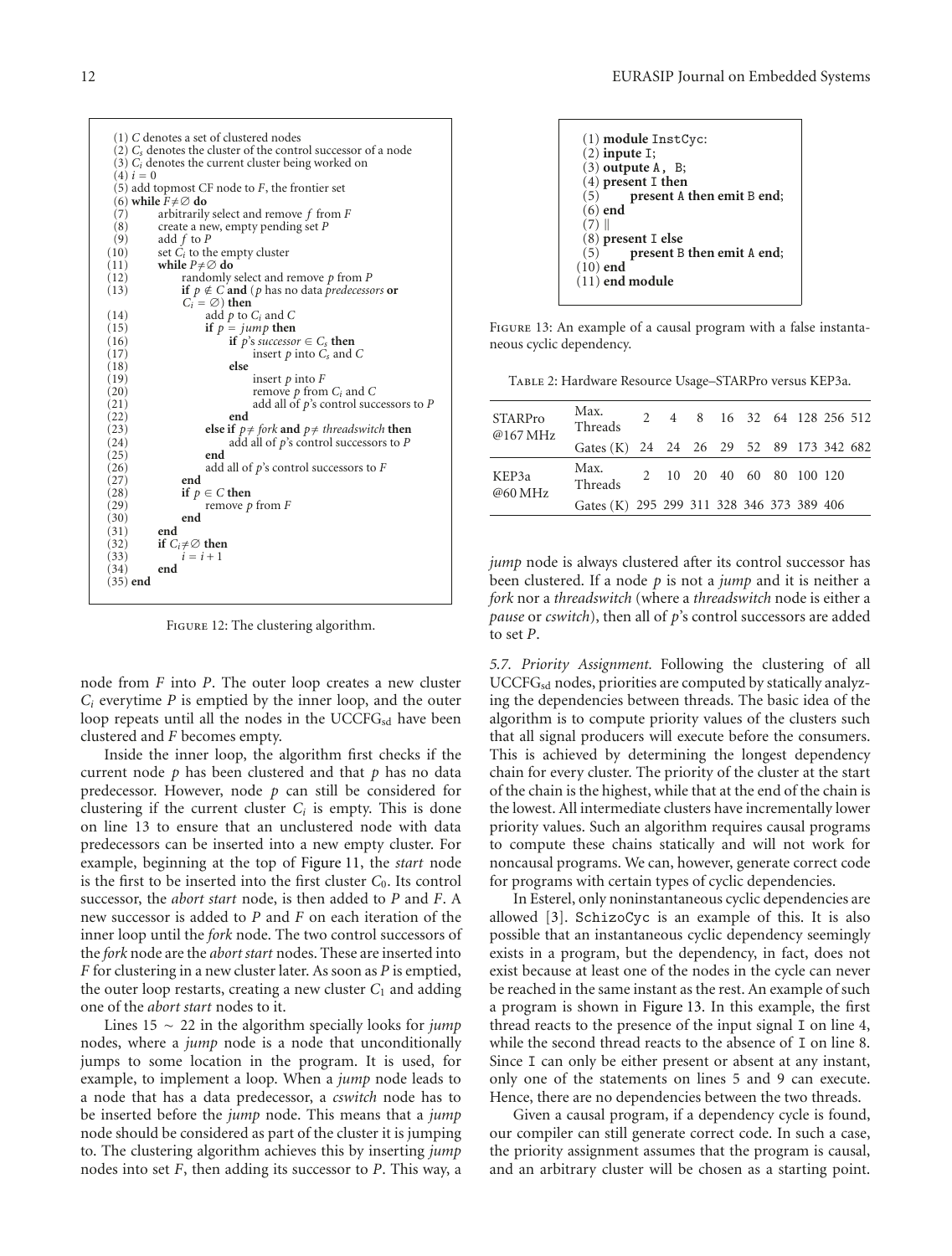Table 3: A list of example Esterel programs used.

| Module name  | Lines of code | No. of threads |
|--------------|---------------|----------------|
| abcd         | 101           | 5              |
| abcdef       | 119           |                |
| eight_but    | 137           | 9              |
| chan_prot    | 55            | 6              |
| reactor_ctrl | 32            | 4              |
| runner       | 53            | 3              |
| example      | 21            | 3              |

| (2)<br>$(3)$ end | $(1)$ foreach cluster C in the program do<br>traceDataPred(C) |
|------------------|---------------------------------------------------------------|
|                  | $(1)$ function traceDataPred $(C)$                            |
| (2)              | if C is visited then return priority of C                     |
| (3)              | add C to the visited set                                      |
| (4)              | $max\_depth = 0$                                              |
| (5)              | foreach CF node n in C do                                     |
| (6)              | $depth = 0$                                                   |
| (7)              | <b>foreach</b> data predecessor $p$ of $n$ <b>do</b>          |
| (8)              | if $n = join$ then                                            |
| (9)              | $n'$ = first non-jump control predecessor of p                |
| (10)             | $depth = \texttt{traceDataPred}(cluster \text{ of } n') + 1$  |
| (11)             | if $depth > max\_depth$ then                                  |
| (12)             | $max\_depth = depth$                                          |
| (13)             | end                                                           |
| (14)             | else if $p \notin C$ then                                     |
| (15)             | $depth = \texttt{traceDataPred}(cluster of n) + 1$            |
| (16)             | if $depth > max$ depth then                                   |
| (17)             | $max\_depth = depth$                                          |
| (18)             | end                                                           |
| (19)             | end                                                           |
| (20)             | end                                                           |
| (21)             | end                                                           |
| (22)             | assign priority of C with <i>max_depth</i>                    |
| (23)             | return <i>max_depth</i>                                       |
| $(24)$ end       |                                                               |

FIGURE 14: The priority assignment algorithm.

Our compiler relies on existing tools [19] to do a priori causality analysis prior to compilation. This step is needed to ensure correct code generation using our compiler.

We present the priority assignment algorithm in Figure 14. The first two lines of the priority assignment algorithm do a depth first search along the data dependency arcs of each cluster, where tracing of the data dependency is done by the recursive function traceDataPred. Function traceDataPred immediately returns the priority of cluster *C*, the cluster being traced, if the cluster has already been assigned with a priority. This check on line 2 prevents the algorithm from deadlocking in a dependency cycle. For an unvisited cluster, it is, by default, assigned with a priority of 0 if no data predecessors can be found. The default priority comes from the *max depth* variable on line 4 in traceDataPred.

The loop on line 5 traverses through every control flow nodes in the cluster and looks for incoming data dependency arcs. The inner loop follows each data dependency arc in a depth first fashion by recursively calling traceDataPred.

A *join* node is specially handled on lines 8 ∼ 13. This is required because control cannot flow immediately to the join node. Instead, all joining threads need to terminate



Figure 15: Tracing upwards from a join node.

synchronously before the join node can be reached. To enforce such execution order of the *join* node, the control arcs from the control predecessors of a *join* node are replaced with data dependency arcs. The priority assignment algorithm can then be used to assign the cluster of the *join* node a lower priority than its preceding clusters.

As mentioned earlier, a *jump* node is grouped into the cluster of its control successor. In the case of a *join* node, it is possible that a *jump* node or a sequence of consecutive *jump* nodes precedes the *join* node and resides in the same cluster. Moreover, because the control arcs from these *jump* nodes have been replaced with data dependency arcs, and if an incoming data dependency arc of a *join* node comes from a *jump* node, tracing the arc will lead to a node in the same cluster. Figure 15 shows an example of such scenario. This creates a problem because the priority cannot be derived by tracing the depth of the dependencies. To assign C4 in Figure 15 a priority, line 9 in the algorithm traverses the UCCFGsd upward until it finds a non*jump* node *n* ; then on line 10, the cluster of *n'* is passed to traceDataPred to derive a priority from the preceding clusters of C4. These would be C1 and C2 in Figure 15.

The priority of each *chain* of data dependency arcs are incremented by one, and then the maximum priority value of the deepest data dependency chain is assigned to *max depth*. The intuition is that the higher the value assigned, the lower the priority, and hence, this cluster will execute after all its predecessors. These can be seen on lines 10 ∼ 13 and lines 15 ∼ 18. The algorithm finishes when all clusters in the UCCFG<sub>sd</sub> have been visited.

To illustrate how the algorithm works, let us now consider cluster C2 in Figure 11. Assume that C0 and C1 have been visited, and C2 is the first cluster traceDataPred found to have dependencies. C2 has two incoming dependency arcs, one from C8 and another from C4. Assume that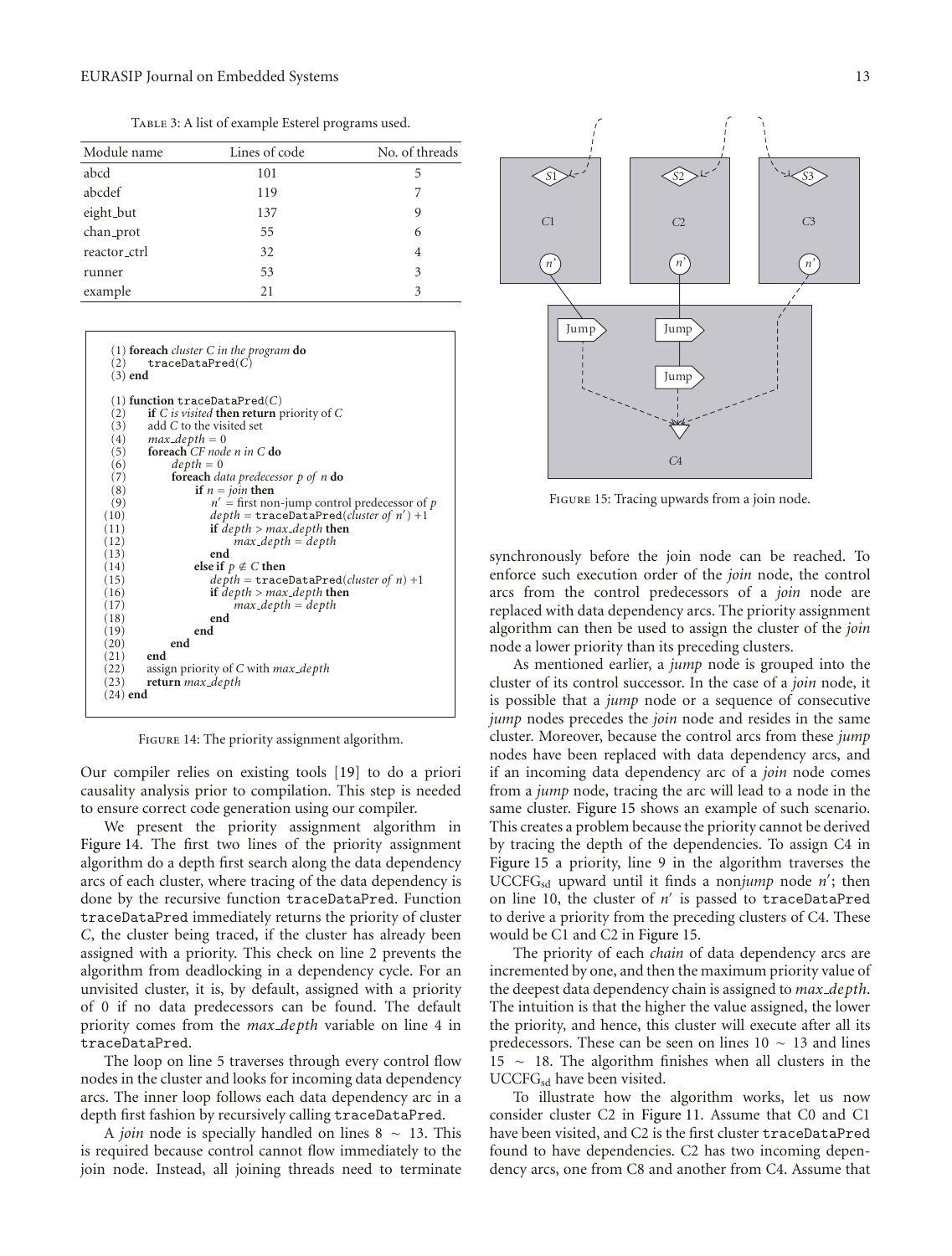Figure 16: The *cswitch* insertion algorithm.

the algorithm recursively calls traceDataPred on C4 first. Cluster C4 has only one incoming dependency arc from C2, creating a cycle. The arc is traced by traceDataPred (*C*2). Since C2 is already visited and currently holds a priority of 0, traceDataPred (*C*2) immediately returns 0. The *depth* variable in traceDataPred (*C*4) is assigned with the priority of C2 plus 1; *depth*, thus, becomes 1. The *max depth* variable in C4 then obtains the value 1 from *depth*. There are now no more dependency arcs to be traced for C4; so traceDataPred (*C*4) returns 1. At this point, C2 still has one more dependency arc from C8. This is again traced by calling traceDataPred (*C*8). C8 does not have any dependency; so a priority of 0 is returned. The *depth* variable in C2 obtains a value of 1. However, this value is less than *max depth*, and hence, C2 is now permanently assigned with a priority of 2 ( $max\_\text{depth} + 1$ ).

*5.8. Inserting Cswitch Nodes.* To interleave between threads, *cswitch* nodes have to be inserted between transitions from one cluster to another. The final algorithm presented in Figure 16 does this. This is done by the *cswitch* insertion algorithm, which examines each cluster in the UCCFGsd by discovering all exit points from the cluster using the loops on lines 1 ∼ 2. While traversing the tree, lines 3 ∼ 5 of the algorithm use this opportunity to fill in the priority values in each *pause* node it encounters. This priority value will become the operand of PAUSE instructions.

The check on line 7 skips over any *fork* node it encounters. A *fork* node needs to manipulate the priority of both the thread being forked and its child threads. A CSWITCH instruction will be generated from a *fork*.

Lines 8 ∼ 9 ensure that a minimum number of *cswitch* nodes are inserted. A *cswitch* node is only inserted between a transition from a cluster with a priority value that is lower than its successor cluster. Clusters that depend on each other are maintained in this relative order—signal producers are given a chance to execute before consumer clusters execute. Conversely, a *cswitch* node is not necessary, as the lower priority value of the succeeding cluster means that either the dependency has already been satisfied prior to the current executing cluster, or there are no data dependencies between these two clusters. Finally, line 11 stores the priority of the succeeding cluster in each *cswitch* node.

We will again use Figure 11 to illustrate how *cswitch* nodes are inserted by the algorithm. Starting with the first cluster C0, it has two exit points from *fork*. Exit points from a *fork* node are skipped by the algorithm. The next cluster C1 visited by the algorithm has one exit point to C2. The transition from C1 to C2 is a transition from a higher priority cluster to that of a lower one (from P0 to P2). A *cswitch* is inserted before C2 to give any potential signal emitters a chance to execute prior to C2. The newly inserted *cswitch* node has a priority value of 2 stored in it, where the value comes from the priority of C2. Moving on to the next cluster C2, the *pause* node in C2 is assigned with the priority of C3. One thing that Figure 11 does not show is that the control arcs leading to the *join* node have actually been replaced with data dependency arcs. Because of this change, the algorithm does not find exit points from clusters that previously had control arcs to *join*. Hence, no *cswitch* is inserted, and instead, context switching and reviving of the parent thread is handled by the *join* node.

*5.9. Scheduling in Hardware.* The priority of a thread is changed by executing the PCHANGE, CSWITCH, or PAUSE instruction. The scheduler keeps the priority of all threads in the TCB. The highest priority is 0, while the number 255 is reserved as an indication that the thread is inactive. The scheduler also stores the *local tick* status flags of every thread. The scheduler makes a decision on which thread to select when a CSWITCH or PAUSE instruction is executed. The decision is made based on the following steps in the given order.

- (1) Limit the selection to active (priority *<* 255) threads only.
- (2) Limit the selection to threads whose *local tick* status evaluates to false.
- (3) Select the thread with the highest priority (lowest number).
- (4) When no more threads can be selected, the special global *tick* handler thread is selected, and the *local tick* flags of every thread are reset to false. This completes the global tick.

The last step described above is only performed at the end of a global *tick*, which can only be reached when the *local tick* status flags of all active threads evaluate to true. At the end of each global *tick*, all signal outputs to the environment and local signals need to be reset. A new snapshot of inputs from the environment needs to be taken. STARPro relies on software code to manipulate memory mapped I/O, using a special thread, called the *global tick* handler. The scheduler selects this thread when step (4) is performed. However, as a single threaded program does not rely on a special global *tick* handler, the code of the *global tick* handler is simply generated for the *pause* nodes instead.

To illustrate how SchizoCyc executes on STARPro, we show the same assembly code in Figure 17(a) with comments

|              | $(1)$ foreach cluster C in the program do               |
|--------------|---------------------------------------------------------|
| (2)          | foreach $CF$ node $n$ in $C$ do                         |
| (3)          | if $n = pause$ then                                     |
| (4)          | store the priority of the cluster <i>n</i> 's successor |
|              | belongs to in the <i>pause</i> node                     |
| (5)          | continue                                                |
| 6            | end                                                     |
| '7'          | if $n =$ fork then continue                             |
| (8)          | <b>foreach</b> control successor s of n <b>do</b>       |
| (9)          | if priority of the cluster of $s > C$ 's priority then  |
| $10^{\circ}$ | insert a cswitch node between <i>n</i> and <i>s</i>     |
| 11)          | store the priority of the cluster s belongs             |
|              | to in the <i>cswitch</i> node                           |
| (12)         | end                                                     |
| (13)         | end                                                     |
| 14)          | end                                                     |
| end          |                                                         |
|              |                                                         |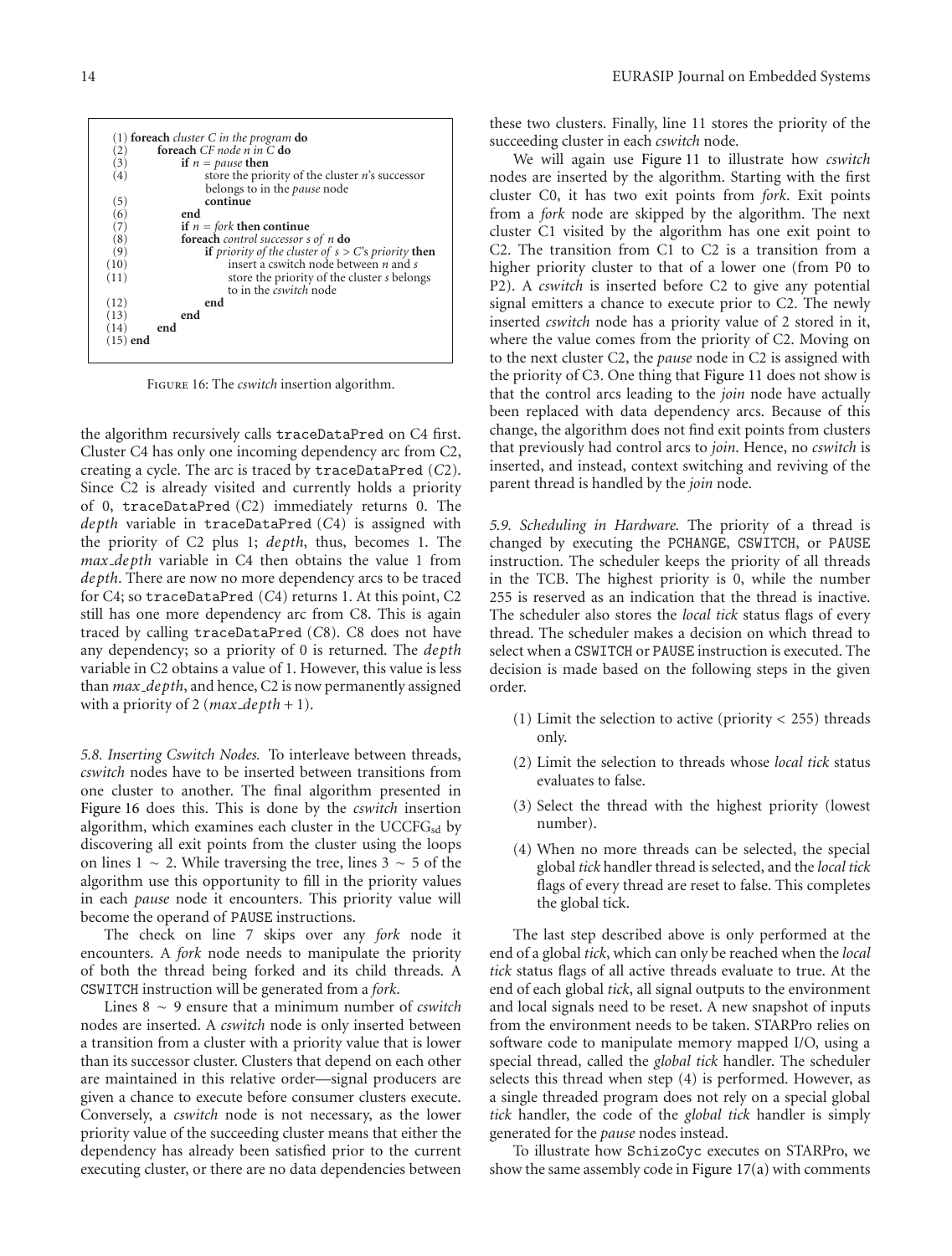removed. On the right, Figure 17(b) shows the changes of the values of the program counter, *local tick* status flag, and the priority of each thread.

In the starting instant of the program, the root thread starts forking into two threads. The global *tick* handler thread gets created after line 12, while threads 1 and 2 are created on lines 6 and 9, respectively. All threads except the root thread are initialized to a priority of 255 upon start up of the processor. The root thread starts with a priority of 0. During the forking process, the priorities of the threads are reassigned by the PCHANGE instruction, as can be seen in the table at the top of Figure 17(b). We show signals that are present in the current *tick* in the top right-hand corner of the thread context table.

Shortly after creating threads, the newly created threads are ready to be scheduled by executing the CSWITCH instruction on line 15. The second table below shows the thread context after the fork. The root thread becomes inactive at this point with the priority set to 255. This makes the priority of the parent thread 255 (lowest possible) and passes control to the scheduler. The program counter will be frozen at 16 until the thread is resumed. The same applies to all other threads that are suspended through context switches.

Continuing on, since both threads 1 and 2 have the same priority, it does not matter which one is executed first. If thread 1 is selected, it quickly reaches another context switch on line 25. Looking at the third table from the top, the instruction on line 25 lowered the priority of thread 1 to 1, while thread 2's priority is now higher at 0. Both threads 1 and 2 have not completed their *local ticks* and are still active; thus both are valid candidates to be scheduled next. Since thread 2 now has higher priority, it is selected for execution.

The fourth table shows the result after executing thread 2 up to the first PAUSE instruction on line 55, assuming that input signal I is absent in the first instant. PAUSE sets the *local tick* status flag of thread 2 to true and refreshes its priority with 0. Thread 2 is no longer a candidate for scheduling, leaving thread 1 as the only active thread 1 yet to complete its *local tick*. Similarly, we arrive with the results in the next table after completing the remainder of the *tick* in thread 1. No more threads can now be scheduled as thread 0 is inactive, while threads 1 and 2 have both completed their *local ticks*. This triggers a global *tick* signal internal to the scheduler, which causes the *global tick* handler thread to be scheduled. Because of the special role of the *global tick* handler, and since it plays no part in the scheduling of threads, it has no priority.

Tick 1 starts after executing the CSWITCH instruction on line 22. Note that the *local tick* status flags have been reset to false. The flow of the execution carries on in similar fashion as described above.

In a different scenario, an interesting case arises when the input signal I is present in the first instant. Thread 2 would finish before thread 1 in this case. The code between lines 66 ∼ 73 generated from the *join* node performs barrier synchronization by checking the *JOIN* variable. In this case, thread 2 finishes before thread 1; thread 2 deactivates itself without reviving thread 0. Thread 1 continues execution until it also finishes; the same barrier synchronization is

|                                     |                                                 |                          |    | After line 12 on tick 0 |                     |
|-------------------------------------|-------------------------------------------------|--------------------------|----|-------------------------|---------------------|
| (0)                                 | LDR R6 \$INPUTS                                 | Thread                   | PC | Ticked                  | Priori              |
| (1)                                 | ABORT S14 L13                                   | $\overline{0}$           | 13 | N                       | 0                   |
| $(2)$ LO<br>(3)                     | LDR RO \$SIGNALS<br>CBIT RO RO #A               | 1                        | 24 | N                       | $\boldsymbol{0}$    |
| (4)                                 | STR RO \$SIGNALS                                | $\overline{c}$           | 53 | N                       | $\mathbf{0}$        |
| (5)                                 | LDR RO $#1$                                     | 31                       | 19 | N                       | N/A                 |
| (6)                                 | SPAWN RO T1                                     |                          |    | After line 15 on tick 0 |                     |
| (7)<br>(8)                          | PCHANGE RO #0<br>LDR RO #2                      |                          | PС | Ticked Priori           |                     |
| (9)                                 | SPAWN RO T2                                     | Thread<br>$\overline{0}$ | 16 | N                       | 255                 |
| (10)                                | PCHANGE RO #0                                   |                          | 24 | N                       | 0                   |
| (11)<br>(12)                        | LDR RO #31<br>SPAWN RO GTK                      | 1                        |    |                         |                     |
| (13)                                | LDR RO #\$6                                     | 2                        | 53 | Ν<br>N                  | $\mathbf{0}$<br>N/A |
| (14)                                | STR RO \$JOIN                                   | 31                       | 19 |                         |                     |
| (15)<br>(16)                        | CSWITCH #255<br>CHKABORT R6 STRONG              |                          |    | After line 25 on tick 0 |                     |
| (17)                                | JMP LO                                          | Thread                   | PC | Ticked Priori           |                     |
| $(18)$ L <sub>13</sub>              | JMP EN                                          | $\mathbf{0}$             | 16 | N                       | 255                 |
| $(19)$ GTK<br>(20)                  | LDR R7 #0<br>STR R7 \$OUTPUTS                   | 1                        | 26 | N                       | 2                   |
| (21)                                | LDR R6 \$INPUTS                                 | 2                        | 53 | N                       | $\boldsymbol{0}$    |
| (22)                                | CSWITCH #255                                    | 31                       | 19 | N                       | N/A                 |
| (23)                                | JMP GTK<br>ABORT S14 L6                         |                          |    | After line 55 on tick 0 |                     |
| $(24)$ T1<br>(25)                   | CSWITCH #2                                      | Thread                   | PС | Ticked                  | Priori              |
| (26)                                | LDR RO \$SIGNALS                                | $\mathbf{0}$             | 16 | N                       | 255                 |
| (27)                                | PRESENT S15 RO L5                               | 1                        | 26 | N                       | $\overline{c}$      |
| (28)<br>(19)                        | SBIT R7 R7 #B<br>STR R7 \$OUTPUTS               | $\overline{c}$           | 56 | Y                       | 0                   |
| $(30)$ L5                           | PAUSE #0                                        | 31                       | 19 | N                       | N/A                 |
| (31)                                | CHKABORT R6 STRONG                              |                          |    | After line 30 on tick 0 |                     |
| (32)<br>(33)                        | CSWITCH #1<br>PRESENT S15 R7 L4                 | Thread                   | PС | Ticked                  | Priori              |
| (34)                                | LDR RO \$SIGNALS                                | 0                        | 16 | N                       | 255                 |
| (35)                                | SBIT RO RO #A                                   | 1                        | 31 | Υ                       | 0                   |
| (36)<br>(37) L4                     | STR RO \$SIGNALS<br>PAUSE #0                    | $\overline{2}$           | 56 | Y                       | 0                   |
| (38)                                | CHKABORT R6 STRONG                              | 31                       | 19 | N                       | N/A                 |
| (39)                                | CSWITCH #3                                      |                          |    |                         |                     |
| (40)<br>(41)                        | LDR RO \$SIGNALS<br>PRESENT S15 RO L4           |                          |    | After line 22 on tick 1 | I                   |
| $(42)$ L3                           | SBIT R7 R7 #C                                   | Thread                   | PC | Ticked                  | Priori              |
| (43)                                | STR R7 \$OUTPUTS                                | $\overline{0}$           | 16 | N                       | 255                 |
| (44)<br>$(45)$ L6                   | ENDABORT<br>LDR RO \$JOIN                       | 1                        | 31 | N                       | 0                   |
| (46)                                | CBIT RO RO #1                                   | $\overline{2}$           | 56 | N                       | $\mathbf{0}$        |
| (47)                                | STR RO \$JOIN                                   | 31                       | 23 | N                       | N/A                 |
| (48)                                | SZ L1<br>JMP L2                                 | After line 32 on tick 1  |    |                         | I/                  |
| (49)<br>$(50)$ L1                   | LDR RO #0                                       | Thread                   | PС | Ticked                  | Priori              |
| (51)                                | PCHANGE RO #5                                   | 0                        | 16 | Ν                       | 255                 |
| $(52)$ L <sub>2</sub>               | CSWITCH #255<br>ABORT S14 L12                   | 1                        | 33 | Ν                       | 1                   |
| $(53)$ T2<br>(54)                   | ABSENT S15 L10                                  | $\overline{c}$           | 56 | Ν                       | 0                   |
| (55) L11                            | PAUSE #0                                        | 31                       | 23 | N                       | N/A                 |
| (56)                                | CHKABORT R6 STRONG                              | After line 61 on tick 1  |    |                         | I/                  |
| (57)                                | PRESENT S15 R6 L11<br>(58) L10 LDR RO \$SIGNALS | Thread PC Ticked Priori  |    |                         |                     |
| (59)                                | SBIT RO RO #A                                   | 0                        | 16 | Ν                       | 255                 |
| (60)                                | STR RO \$SIGNALS                                | 1                        | 33 | N                       | 1                   |
| (61)<br>(62)                        | CSWITCH #4<br>PRESENT S14 R7 L9                 | 2                        | 62 | N                       | 4                   |
| (63)                                | SBIT R7 R7 #D                                   | 31                       | 23 | N                       | N/A                 |
| (64)                                | STR R7 \$OUTPUTS                                |                          |    |                         |                     |
| $(65)$ L9<br>$(66)$ L <sub>12</sub> | ENDABORT                                        | After line 37 on tick 1  | PС | Ticked                  | I/                  |
| (67)                                | LDR RO \$JOIN<br>CBIT RO RO #2                  | Thread                   |    |                         | Priori<br>255       |
| (68)                                | STR RO \$JOIN                                   | 0                        | 16 | N                       |                     |
| (69)                                | SZ L7                                           | 1                        | 38 | Υ                       | 0                   |
| (70)<br>$(71)$ L7                   | JMP L8<br>LDR RO #0                             | $\overline{c}$           | 62 | N                       | 4                   |
| (72)                                | PCHANGE RO #5                                   | 31                       | 23 | Ν                       | N/A                 |
| $(73)$ L8                           | CSWITCH #255                                    | After line 73 on tick 1  |    |                         | I/2                 |
| $(74)$ EN                           | <b>END</b>                                      | Thread                   | PС | Ticked                  | Priorit             |
|                                     |                                                 | $\mathbf{0}$             | 16 | N                       | 255                 |
|                                     |                                                 | 1                        | 38 | Y                       | 0                   |
|                                     |                                                 | $\overline{c}$           | 74 | Ν                       | 255                 |
|                                     |                                                 | $\overline{c}$           | 23 | N                       | N/A                 |
|                                     |                                                 |                          |    |                         |                     |

(a)

assembly, and (b) change of thread context.

1 31 N 0 2 | 56 | N | 0  $N$   $N/A$ on tick 1 I/A Ticked Priority N 255 1 33 N 1 2 | 56 | N | 0  $N$   $N/A$ on tick 1 I/A Ticked Priority N 255 1 33 N 1 2 62 N 4  $N$   $N/A$ on tick 1 I/A Ticked Priority 0 16 N 255 1 38 Y 0 2 62 N 4  $N$   $N/A$ n tick 1 I/A Ticked Priority 0 16 N 255 1 38 Y 0 2 74 N 255  $N$   $N/A$ 

 $(b)$ 

Figure 17: Change of thread context for SchizoCyc example: (a)

12 on tick 0 Ticked Priority

 $N$   $N/A$ 15 on tick 0 Ticked Priority

 $N$   $N/A$ 25 on tick 0 Ticked Priority N 255

 $N$   $N/A$ 55 on tick 0 Ticked Priority N 255

N | N/A  $30$  on tick  $0$ Ticked Priority

Ticked Priority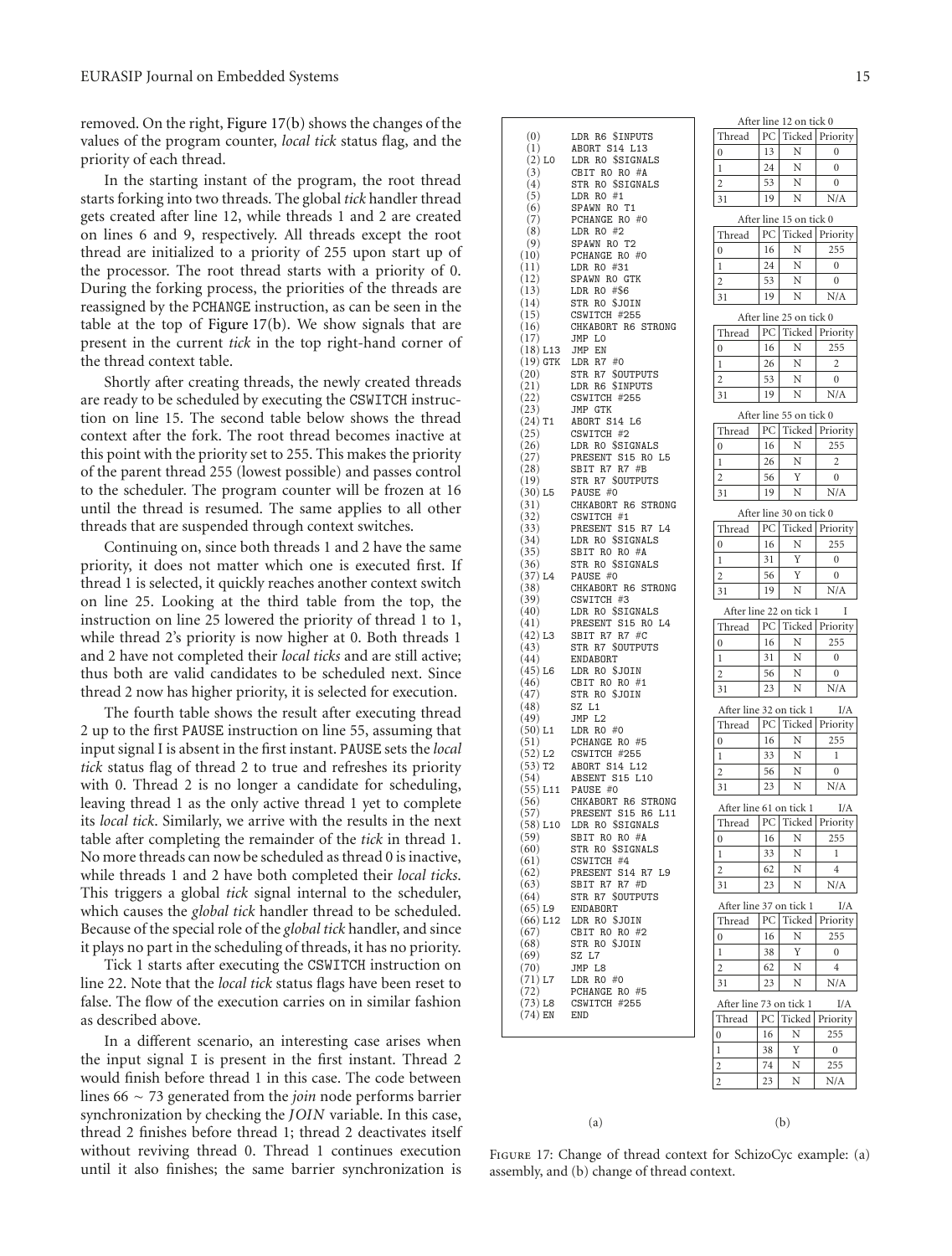

Figure 18: Comparison of hardware resource usage between KEP3a and STARPro.

performed for thread 1 between lines  $45 \sim 52$ . This time, thread 1 breaks the barrier and revives thread 0 on lines  $50 \sim 52$ .

Cluster C10 can only be reached when threads 1 and 2 join. The corresponding code for C10 is shown on lines 16 ∼ 18. Note that the *chkabort* node positioned immediately below the *join* node. It is inserted because the *chkabort* nodes in threads 1 and 2 only cause these two threads to join. To actually exit the program, thread 0 has to take the preemption by checking for signal R immediately after the join.

### **6. Experimental Results**

STARPro was successfully synthesized for both Cyclone II [20] and Spartan-3 [21] FPGAs. Its hardware resource usage on Spartan3 is presented in Table 2 for comparison with KEP3a [10]. STARPro was synthesized for 2 to 512 threads to examine the relationship between the resource usage and the number of threads. Figures for KEP3a have been taken from [10]. These results have been used to produce the curves in Figure 18. Both processors exhibit linear increase of required resources (logic gates) with the increase of number of threads. STARPro will not significantly change the hardware resource usage when the number of memory mapped I/O ports increases.

The benchmark programs presented here have been selected from EstBench [22]; these are listed in Table 3. All the selected programs are also present in [10] for comparison. All the Esterel examples used in the benchmark are pure control-driven and have minimal data computation. The benchmarks were evaluated in three aspects. First, we compare the worst-case and average reaction times for KEP3a and STARPro. The optimized results for KEP3a were taken from [10]. Then, we compare the generated code

Table 4: The worst and average case reaction time.

| Module       | <b>KEP</b>           | <b>STARPro</b>    |         | <b>KEP</b>                  | STARPro                  |         |
|--------------|----------------------|-------------------|---------|-----------------------------|--------------------------|---------|
| name         | WCRT<br>(clk<br>cyc) | WCRT<br>(clk cyc) | Speedup | <b>ACRT</b><br>(clk<br>cyc) | <b>ACRT</b><br>(clk cyc) | Speedup |
| abcd         | 135                  | 83                | 1.63    | 84                          | 42                       | 2       |
| abcdef       | 201                  | 121               | 1.66    | 117                         | 57                       | 2.05    |
| eight_but    | 267                  | 96                | 2.78    | 153                         | 87                       | 1.76    |
| chan_prot    | 117                  | 140               | 0.84    | 54                          | 55                       | 0.98    |
| reactor_ctrl | 51                   | 43                | 1.19    | 39                          | 39                       | 1       |
| runner       | 30                   | 88                | 0.34    | 6                           | 35                       | 0.17    |
| example      | 42                   | 46                | 0.91    | 24                          | 30                       | 0.8     |
|              |                      |                   |         |                             |                          |         |

size. Finally, we show the effects of STARPro pipelined architecture in terms of the execution speedup.

To evaluate STARPro's compiler, we compared it against four other Esterel compilers, namely, CEC v0.4 [8], EEC2 [11], the V5 [1] and V7 Esterel compilers [23]. These compilers produced C code from the Esterel source, which we compiled for the NIOS II [24] 32-bit RISC processor. NIOS is a softcore processor, provided by Altera as part of its development tools for its Cyclone II FPGA. All C programs were compiled using the nios2-elf-gcc compiler with level-2 optimization (−O2). The reason for using NiOS II was that it was implemented on the same Cyclone II FPGA as was STARPro.

We start by comparing the execution times of the two reactive architectures, KEP3a and STARPro. Execution traces were generated using Esterel Studio's Coverage Analysis tool, which were also used for the benchmarks in [10]. The Coverage Analysis tool produces a set of input trace that covers all possible states in the program. The worst-case reaction time is obtained from the longest reaction by feeding the generated input trace to the program.

The worst-case and average-case reaction times for KEP3a and STARPro are shown in Table 4. Although KEP3a has almost one-to-one mapping between Esterel statements and its native instructions, STARPro is still able to achieve, on an average, 37% faster execution (referred as to speedup in Table 4) in worst-case reaction time (WCRT), and 38% faster execution in average-case reaction time (ACRT) expressed in number of system clock cycles. We consider this comparison fair as it assumes that both processors run at the same system clock speed. However, STARPro achieves more than two times higher clock speed than KEP3a (167 MHz versus 60 MHz) when synthesized for the same FPGA device, which gives it even further advantage in terms of real execution time. The exception where KEP3a significantly excels in performance is the runner example. The example involves counting of signal occurrences. In KEP3a, such counting is done in hardware, whereas STARPro relies on software to do this.

The code size for the various compilers was obtained from the size of the object files generated by the nios2-elfgcc compiler. The approach taken by KEP3a and STARPro consistently resulted in much more compact code compared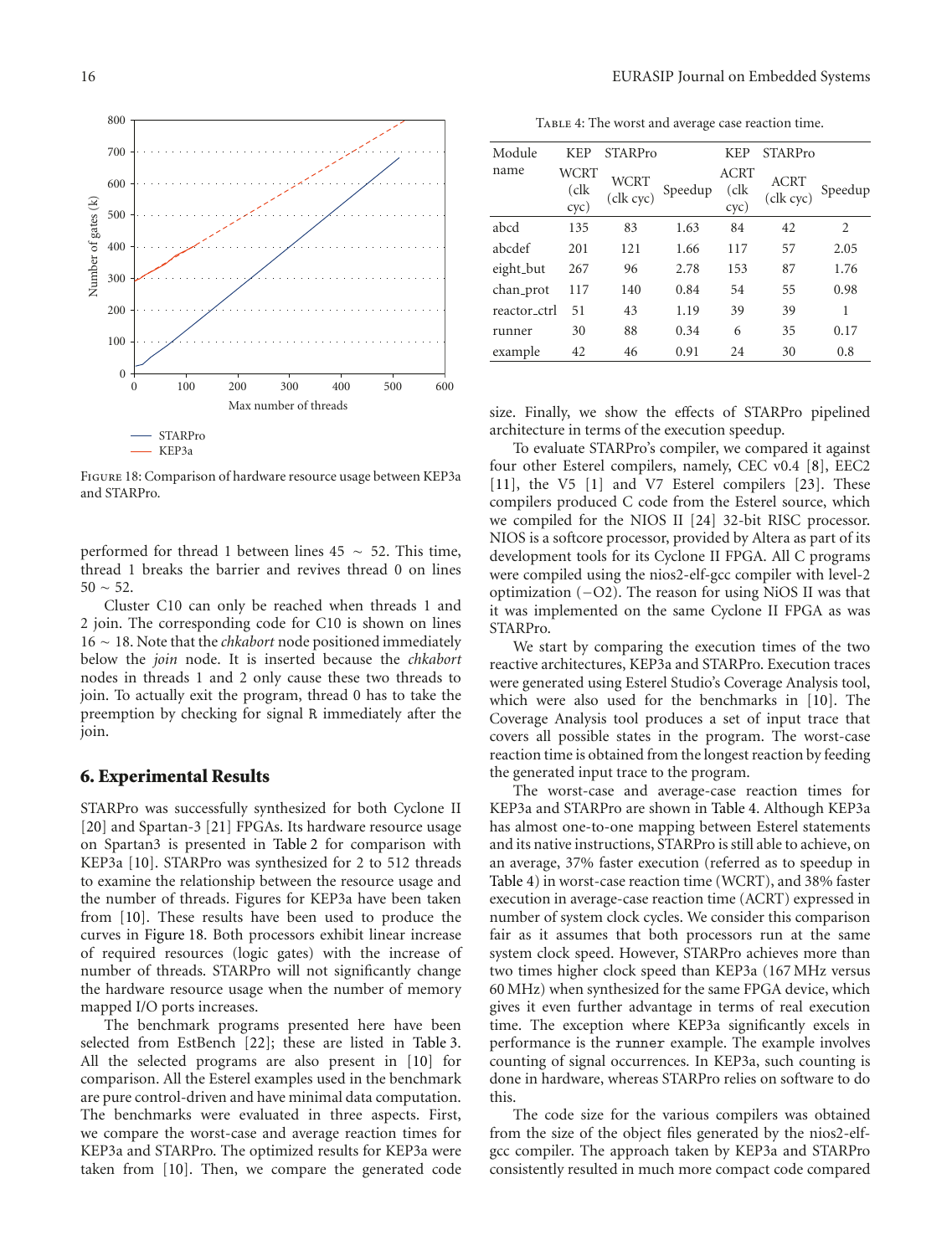

Figure 19: Code size comparison in bar graph (lower better).

Table 5: Code size comparison using different compilation techniques.

| Module name  | Code size (kilobytes) |       |                              |            |      |      |               |  |
|--------------|-----------------------|-------|------------------------------|------------|------|------|---------------|--|
|              | CEC.                  | EEC   | $V5A$ $V5$                   |            | V7   |      | KEP3a STARPro |  |
| abcd         | 8.94                  | 10.18 | 7.68                         | 10.37 6.09 |      | 0.74 | 0.8           |  |
| abcdef       |                       |       | 18.95 20.57 23.02 33.73 15.1 |            |      | 1.11 | 1.21          |  |
| eight_but    | 3.56                  | 3.93  | 3.54                         | 6.66 6.64  |      | 1.48 | 1.58          |  |
| chan_prot    | 4.41                  | 5.86  | 6.38                         | 10.22 8.95 |      | 0.29 | 0.56          |  |
| reactor_ctrl | 2.25                  | 4.5   | 3.62                         | 4.26       | 2.53 | 0.17 | 0.24          |  |
| runner       | 4.42                  | 5.19  | 5.55                         | 5.43       | 4.05 | 0.17 | 1.05          |  |
| example      | 3.1                   | 3.47  | 3.18                         | 3.57       | 2.29 | 0.14 | 0.29          |  |

to the conventional software approach, as depicted in Table 5 (plotted as a graph in Figure 19). Overall, STARPro has an average 40% larger code size than KEP3a.

To compare performance of the code generated by the software compilers, we ran each Esterel program for one million reactions with randomly generated input trace. Input traces are generated once for each Esterel program. The total number of machine instructions to complete million reactions is recorded in Table 6 (plotted as graph in Figure 20).

Finally, Table 7 shows the performance gain from the pipelined STARPro architecture. The clock cycles shown in the table represent the total number of clock cycles to complete each program with a given execution trace. The same applies to the instruction count. Multiplying the instruction count by three, we obtain the total number of clock cycles required for a nonpipelined processor. The effect of pipelining results in an average speedup of 1.83 times.



Figure 20: Performance (in run-time machine instruction count) comparison in bar graph (lower better).

Table 6: Performance (in run-time machine instruction count).

|              | Number of instructions (in millions) |         |     |      |      |    |
|--------------|--------------------------------------|---------|-----|------|------|----|
| Module name  | Software approach using C            | STARPro |     |      |      |    |
|              | CEC                                  | EEC     | V5A | V5   | V7   |    |
| abcd         | 347                                  | 407     | 177 | 1015 | 541  | 28 |
| abcdef       | 473                                  | 580     | 232 | 1492 | 815  | 41 |
| eight_but    | 689                                  | 832     | 270 | 1993 | 1077 | 51 |
| chan_prot    | 288                                  | 241     | 176 | 598  | 261  | 29 |
| reactor ctrl | 97                                   | 178     | 111 | 366  | 148  | 20 |
| runner       | 181                                  | 175     | 186 | 476  | 338  | 19 |
| example      | 144                                  | 127     | 116 | 323  | 160  | 20 |

TABLE 7: Effectiveness of pipelining in clock cycles per instruction.

| Module name  | Clk cyc | Instructions | ClkCyc/inst | Speedup |
|--------------|---------|--------------|-------------|---------|
| abcd         | 21338   | 10489        | 2.03        | 1.47    |
| abcdef       | 254439  | 123454       | 2.06        | 1.46    |
| eight_but    | 24645   | 13439        | 1.83        | 1.64    |
| chan_prot    | 24167   | 13181        | 1.83        | 1.64    |
| reactor_ctrl | 544     | 290          | 1.88        | 1.6     |
| runner       | 1090222 | 703585       | 1.55        | 1.94    |
| example      | 274     | 160          | 1.71        | 1.75    |
| Average      | 1415629 | 864598       | 1.64        | 1.83    |

In summary, execution of Esterel using reactive processors yields much better code size and execution times compared to conventional software approaches that target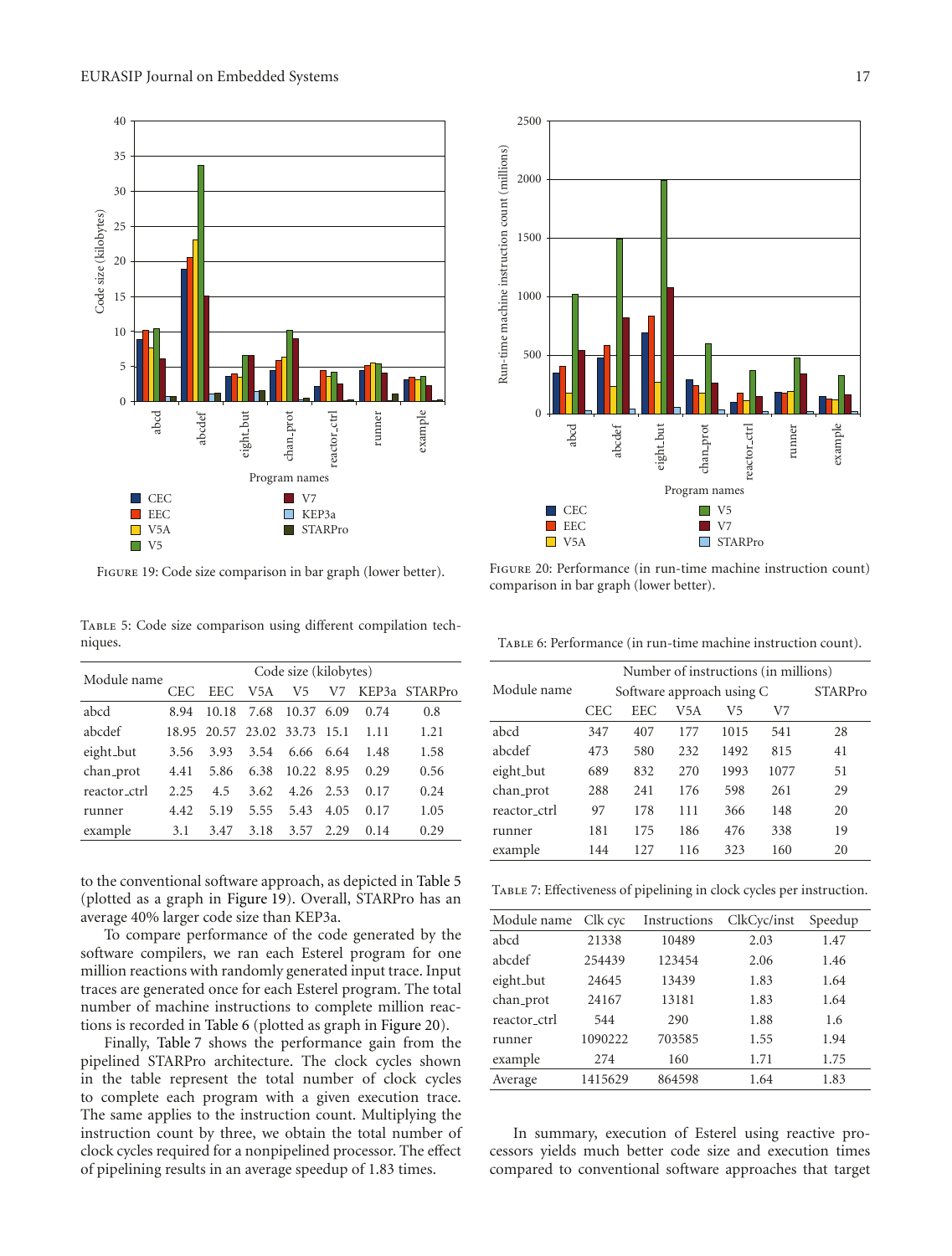traditional processors. The proposed STARPro architecture shows better execution times with significantly less hardware resources compared to the latest KEP processor, but with the larger memory footprint.

In general, the STARPro is simpler than KEP3a in terms of instructions and used functional units. Unlike KEP3a, STARPro does not have a one-to-one mapping of Esterel statements to its ISA. Instead, it relies on a combination of hardware and software. This approach leads to larger code size compared to KEP3a. However, STARPro has another advantage that it can operate at higher clock frequency when synthesized for the same target FPGA.

# **7. Conclusions**

We have presented a direct execution platform for Esterel with multithreading support. Esterel programs compiled for STARPro are significantly faster than those produced by Esterel software compilers for traditional processors, and at the same time have smaller memory footprint. In comparison to an existing Esterel-optimized processor, KEP3a, STARPro achieves better execution times but has larger memory footprint. This has been accomplished with a simpler hardware design, which, at the same time, consumes significantly less hardware resources. This led to the ability of the pipelined STARPro processor to operate at 167 MHz in contrast to the nonpipelined operating frequency of KEP3a of only 60 MHz for the same implementation technology.

Our future work includes further optimization of the processor itself, which will include work on hardware support for scheduling. Also, we are looking for extension of the approach to data driven computations where a standard traditional processor would be used to execute data transformations that are performed by using C functions in Esterel. Also, we are looking for the approach where multiple STARPro processors would be used as execution platform for more demanding Esterel programs.

## **References**

- [1] G. Berry, *The Esterel v5 Language Primer, Version v5 91*, Centre de Mathématiques Appliquées, Ecole des Mines, Sophia-Antipolis, France, 2000.
- [2] A. Benveniste, P. Caspi, S. A. Edwards, N. Halbwachs, P. Le Guernic, and R. de Simone, "The synchronous languages 12 years later," *Proceedings of the IEEE*, vol. 91, no. 1, pp. 64–83, 2003.
- [3] G. Berry, "The constructive semantics of pure Esterel," draft book, 1999, http://www-sop.inria.fr/esterel.org.
- [4] D. Harel and A. Pnueli, "On the development of reactive systems," in *Logics and Models of Concurrent Systems*, K. Apt, Ed., NATO ASI Series, Vol. F-13, pp. 477–498, Springer, La Colle-sur-Loup, France, 1985.
- [5] K. Schneider and M. Wenz, "A new method for compiling schizophrenic synchronous programs," in *Proceedings of the International Conference on Compilers, Architecture, and Synthesis for Embedded Systems (CASES '01)*, pp. 49–58, ACM Press, New York, NY, USA, November 2001.
- [6] E. Closse, M. Poize, J. Pulou, P. Venier, and D. Weil, "SAXO-RT: interpreting ESTEREL semantic on a sequential execution

structure," *Electronic Notes in Theoretical Computer Science*, vol. 65, no. 5, pp. 80–94, 2002.

- [7] D. Potop-Butucaru and R. de Simone, "Optimizations for faster execution of Esterel programs," in *Proceedings of the 1st ACM and IEEE International Conference on Formal Methods and Models for Co-Design (MEMOCODE '03)*, pp. 227–236, Mont-Saint-Michel, France, June 2003.
- [8] S. A. Edwards and J. Zeng, "Code generation in the Columbia Esterel compiler," *EURASIP Journal of Embedded Systems*, vol. 2007, Article ID 52651, 31 pages, 2007.
- [9] M. W. S. Dayaratne, P. S. Roop, and Z. Salcic, "Direct execution of Esterel using reactive microprocessors," in *Proceedings of International Workshop on Synchronous Languages, Applications and Programming (SLAP '05)*, Edinburgh, Scotland, UK, April 2005.
- [10] X. Li, M. Boldt, and R. von Hanxleden, "Mapping Esterel onto a multithreaded embedded processor," in *Proceedings of the 12th International Conference on Architectural Support for Programming Languages and Operating Systems (ASPLOS '06)*, San Jose, Calif, USA, October 2006.
- [11] L. H. Yoong, P. Roop, Z. Salcic, and F. Gruian, "Compiling Esterel for distributed execution," in *Proceedings of International Workshop on Synchronous Languages, Applications, and Programming (SLAP '06)*, Vienna, Austria, March 2006.
- [12] X. Li and R. von Hanxleden, "The Kiel Esterel Processora semicustom, configurable reactive processor," in *Proceedings of the Conference on Synchronous Programming (SYN-CHRON '04)*, S. A. Edwards, N. Halbwachs, R. von Hanxleden, and T. Stauner, Eds., Dagstuhl Seminar Proceedings no. 04491, Internationales Begegnungs- und Forschungszentrum (IBFI), Dagstuhl, Germany, 2004.
- [13] X. Li, J. Lukoschus, M. Boldt, M. Harder, and R. von Hanxleden, "An Esterel processor with full preemption support and its worst case reaction time analysis," in *Proceedings of International Conference on Compilers, Architectures and Synthesis for Embedded Systems (CASES '05)*, pp. 225–236, ACM Press, San Francisco, Calif, USA, September 2005.
- [14] X. Li and R. von Hanxleden, "A concurrent reactive Esterel processor based on multi-threading," in *Proceedings of the ACM Symposium on Applied Computing (SAC '06)*, pp. 912– 917, Dijon, France, April 2006.
- [15] S. Yuan, S. Andalam, L. H. Yoong, P. Roop, and Z. Salcic, "STARPro: a new multithreaded direct execution platform for Esterel," in *Proceedings of Model-Driven High-Level Programming of Embedded Systems (SLA++P '08)*, Budapest, Hungary, April 2008.
- [16] B. Plummer, M. Khajanchi, and S. A. Edwards, "An esterel virtual machine for embedded systems," in *Proceedings of International Workshop on Synchronous Languages, Applications, and Programming (SLAP '06)*, Vienna, Austria, March 2006.
- [17] Z. Salcic, D. Hui, P. S. Roop, and M. Biglari-Abhari, "ReMIC: design of a reactive embedded microprocessor core," in *Proceedings of the Conference on Asia South Pacific Design Automation (ASP-DAC '05)*, pp. 977–981, ACM Press, Shanghai, China, January 2005.
- [18] S. J. Eggers, J. S. Emer, H. M. Leby, J. L. Lo, R. L. Stamm, and D. M. Tullsen, "Simultaneous multithreading: a platform for next-generation processors," *IEEE Micro*, vol. 17, no. 5, pp. 12– 19, 1997.
- [19] Esterel Studio User Manual, Version 6.0, Esterel EDA Technologies SAS, Elancourt, November 2007.
- [20] Altera Corp. Cyclone II FPGA, March 2009, http://www.altera .com/products/devices/cyclone2/cy2-index.jsp.